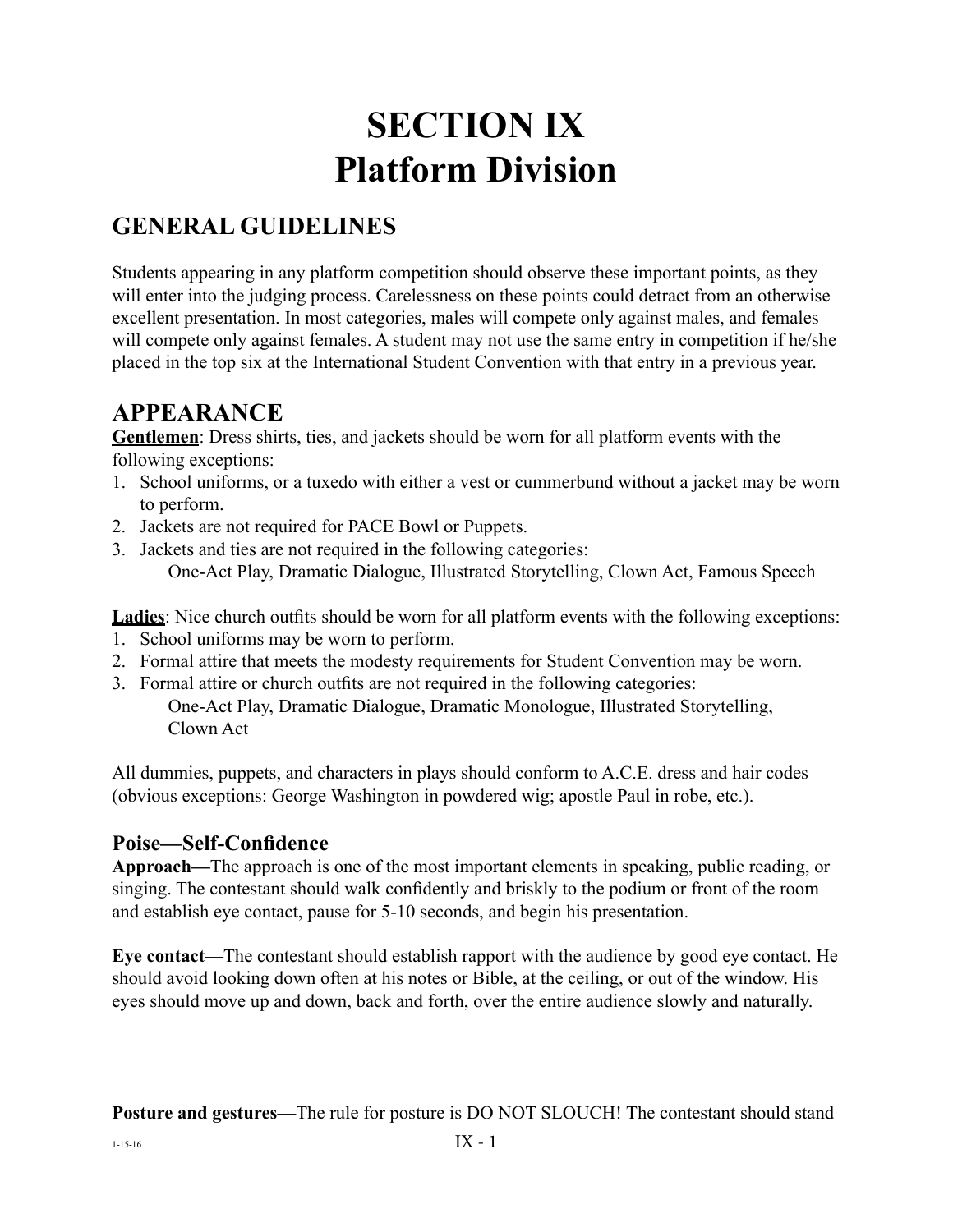straight, but not lock his/her knees. Gestures should be free and flow naturally from enthusiasm. Natural movements are more effective than forced gestures. Feel free to utilize the space on the stage or presentation area.

**Delivery—**The speaker should project his voice, using the diaphragm. Recreate the mood, experience, emotion, and feelings of the author. Employ voice variations and tempo.

### **Preparation**

Preparation and study are prerequisites for all speaking, reading, or musical performances. Research, organization, outline, and familiarity are the elements of preparation. Students entering any platform competition are encouraged to complete the A.C.E. Speech PACEs (1-6), item #651030.

#### **Platform presentation**

Introduction of entry before the judges: Contestants in platform presentations are to give their first and last names and title of presentation distinctly ("My name is John Doe and the title of my oratory is <br>  $\therefore$  For entries involving more than one person, a spokesman should be selected.

JUDGES: This introduction is NOT to be counted as time against their presentation.

All selections and scripts must be memorized. Exceptions: Preaching and Oratory contestants may use outline note cards.

Material should be CAREFULLY CHOSEN OR WRITTEN for platform events to ENSURE that evil characters would NOT be glorified and that the student rehearsing (or the listener) would NOT be forced to dwell on negative or harmful thoughts or ideas.

#### **PLEASE NOTE: ALL AUTHORS/WRITERS FOR ALL PLATFORM EVENT SCRIPTS MUST BE GIVEN PROPER CREDIT.**

#### **HINTS FROM PUBLIC SPEAKING JUDGES**

In public speaking, the key word is CONVINCING! Whether you present a dramatic monologue, a famous speech, or a recitation, your task is to convince the listener that these are your words, your thoughts, and your feelings. If you are portraying a specific character, you should make the audience believe you really are that person. Many factors contribute to a convincing performance: costuming (if allowed), gestures, posture, voice inflection, and emotion. Match each carefully to your script and character. Perhaps the most frequent comments from the judges deal with "emotion." Emotion should be carefully balanced. If you portray too little emotion, your performance will appear bland and colorless. If you portray too much emotion, you will appear harsh, phony, and overbearing. Also be careful that your emotion does not detract from clear, crisp, easily understood diction. The key—preparation and practice! Practice in front of a mirror and use every opportunity to perform before others. Remember, the A.C.E. Speech PACEs (1-6) are a wonderful resource tool.

**Checklist for ALL Platform Competition**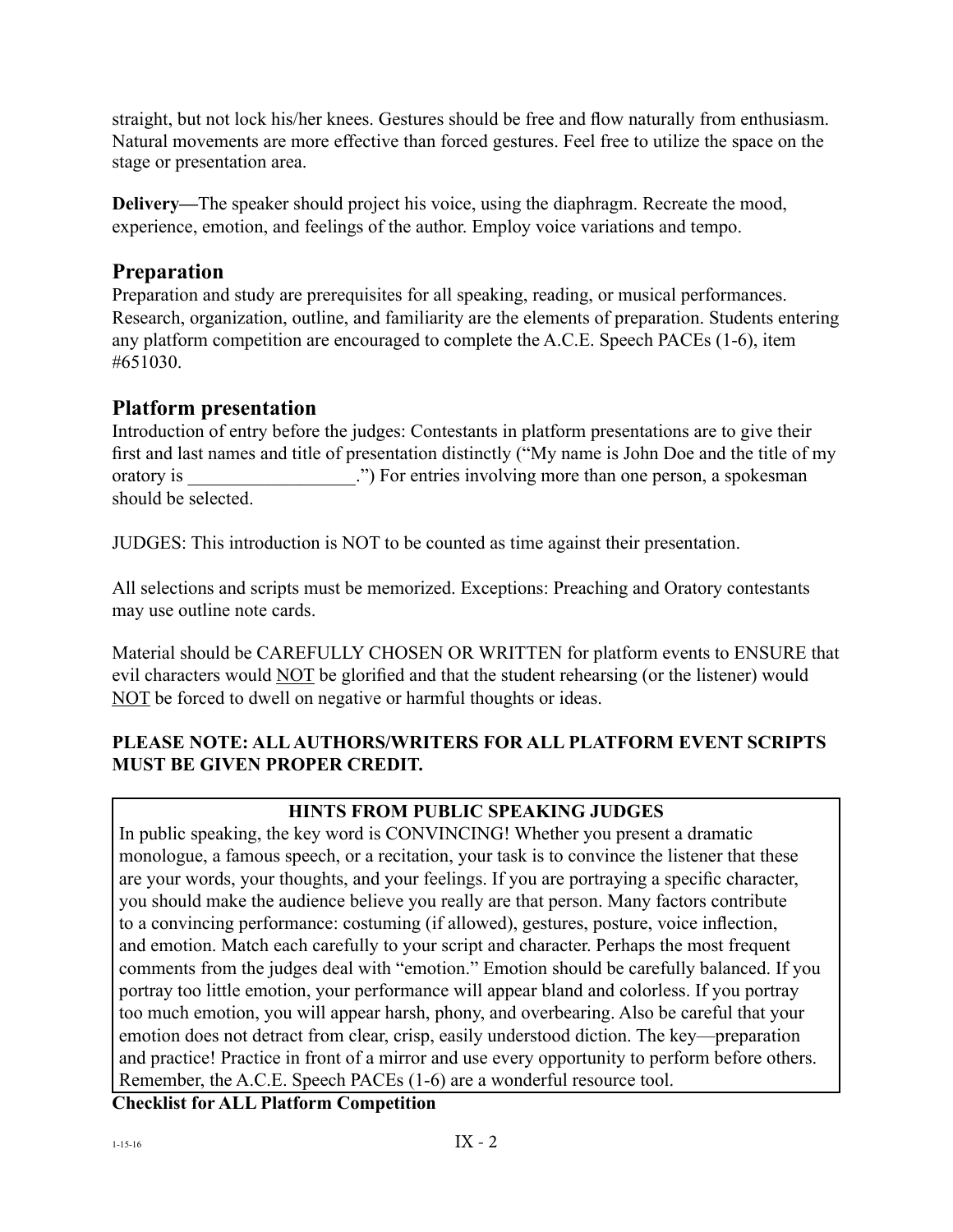- 1. Three (3) copies of the outline, script, speech, sermon, play, or story must be brought to convention. All copies are to be typed, double-spaced (typewriter or computer) in a clear plastic page protector with the student's name, school name, customer number, school address, and telephone number visible on the front of EACH copy. Two (2) copies of outlines, scripts, etc. will be returned after your performance by the Chief Judge. One (1) copy of the material and your photo will not be returned. Time permitting, Judge's Forms (with comments) will be returned at the Regional Student Convention.
- 2. Photo: Submit a color photo (snapshot or Polaroid) simulating the performance. This is VERY IMPORTANT! Write name and complete school name, customer number, and school address on back of photo.
- 3. Judge's Forms: Submit three (3) copies, properly filled out, including the title of the entry. (These may be printed from the School Registration program.)



The contestant chooses a topic and presents an eloquent and effective speech. It is a speech that

is directed to the emotions with the purpose of persuading an audience to the orator's viewpoint. The oratory should have a good thesis.

- 1. The content of the speech must be original and prepared by the contestant. Any sources used for reference and supporting examples must be properly cited. Plagiarism of any kind will automatically disqualify the contestant.
- 2. An outline (typed, double-spaced) is to be presented to the judges. It should include a title, thesis statement, main points, sub points, and a list of works cited.
- 3. Appropriate topics include the list of "Composition Topics" in the Essay section of the *Guidelines*. An orator may also choose to discuss a legal issue, citing specific court cases to support his opinions.
- 4. Time limit for performance is **six (6) minutes**. If competition piece exceeds the 6-minute time limit, the contestant will receive a **.5-point deduction** for any portion of thirty (30) second increments. (For example, a piece timed at 6:12 would receive a half-point deduction from the total score. A piece of 6:42 would receive a deduction of a full point from the total score.)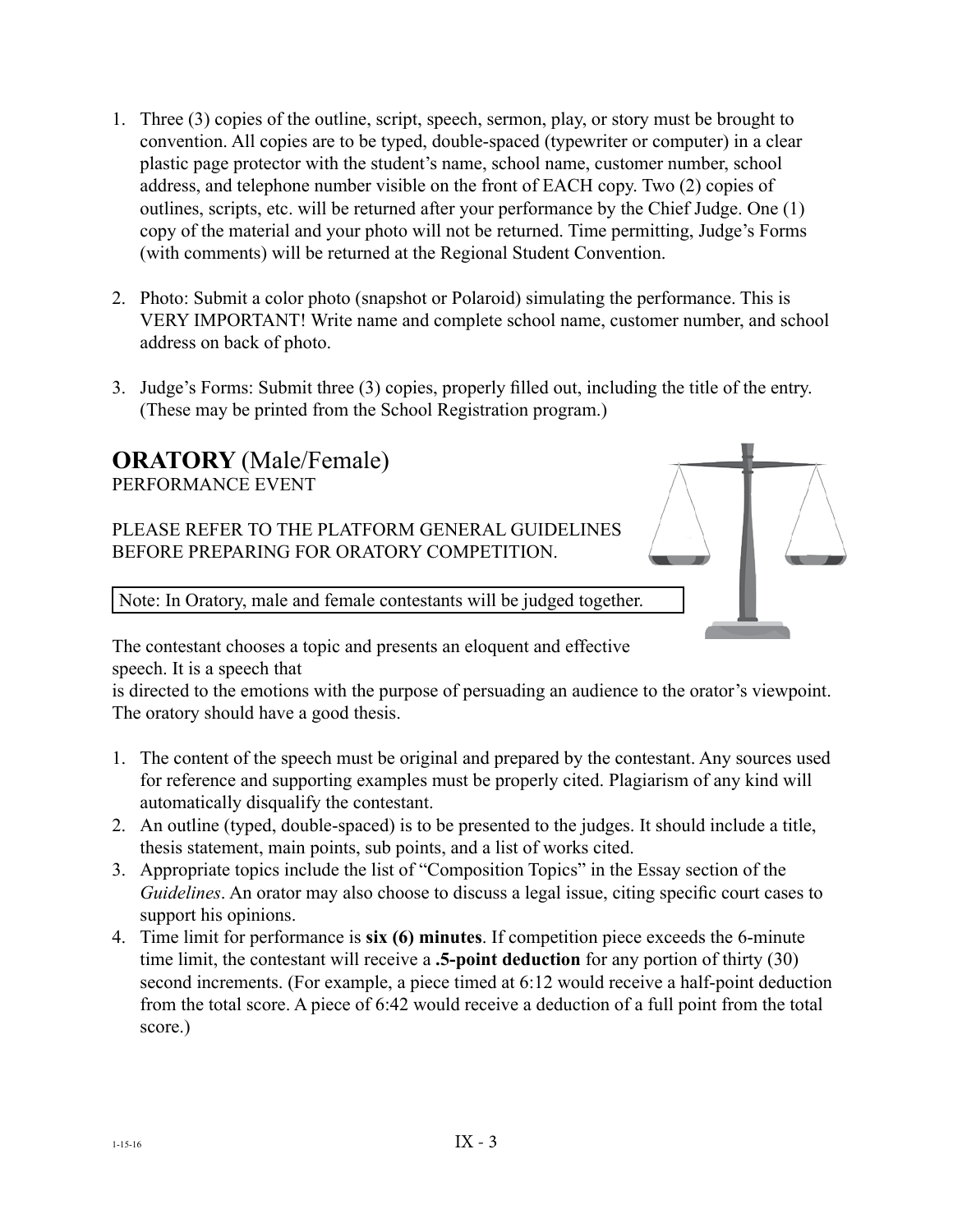## **ORATORY JUDGING CRITERIA**

| Areas of Evaluation                                 |                     | <b>POSSIBLE POINTS</b> |
|-----------------------------------------------------|---------------------|------------------------|
| <b>Mechanics</b>                                    |                     |                        |
| A. Approach/departure                               |                     | $(1-5)$                |
| B. Appearance                                       |                     | $(1-5)$                |
| C. Poise/self-confidence                            |                     | $(1-5)$                |
| D. Voice projection/inflection                      |                     | $(1-5)$                |
| Diction/enunciation<br>$E_{\perp}$                  |                     | $(1-5)$                |
| Outline                                             |                     |                        |
| A. Introduction/closing                             |                     | $(1-5)$                |
| B. Major points/facts                               |                     | $(1-5)$                |
| C. Illustrations/anecdotes                          |                     | $(1-5)$                |
| <b>Delivery</b>                                     |                     |                        |
| A. Facial expressions                               |                     | $(1-5)$                |
| <b>B.</b> Gestures                                  |                     | $(1-5)$                |
| C. Eye contact                                      |                     | $(1-5)$                |
| D. Enthusiasm                                       |                     | $(1-5)$                |
| E. Persuasiveness                                   |                     | $(1-10)$               |
| <b>Script Content</b>                               |                     |                        |
| A. Originality                                      |                     | $(1-10)$               |
| B. Ideas clearly presented in a logical progression |                     | $(1-5)$                |
| C. Worthwhile message                               |                     | $(1-10)$               |
| <b>Proper documentation submitted</b>               |                     | $(1-5)$                |
|                                                     | <b>TOTAL POINTS</b> | (100)                  |

**Checklist for Oratory:** See Checklist for Platform Competition, page IX - 3.

## **DRAMATIC MONOLOGUE** (Female Only)

PERFORMANCE EVENT

#### PLEASE REFER TO PLATFORM GENERAL GUIDELINES BEFORE PREPARING DRAMATIC MONOLOGUE.

A contestant **characterizes** an individual, expressing that individual's thoughts, emotions, and reactions in a particular set of circumstances or events relevant to that individual. The presentation must be in the first person. Contestants must **write** and **perform** this original dramatic presentation. The intent is to convey dramatic skills in which the contestant demonstrates ability and training in **acting** and **script writing.**

#### 1. The contestant may choose:

- a. Historical character and setting
- b. Biblical character and setting
- c. Fictional/imaginary character and setting
- 2. Contestant should wear a costume or garment that helps create a mood.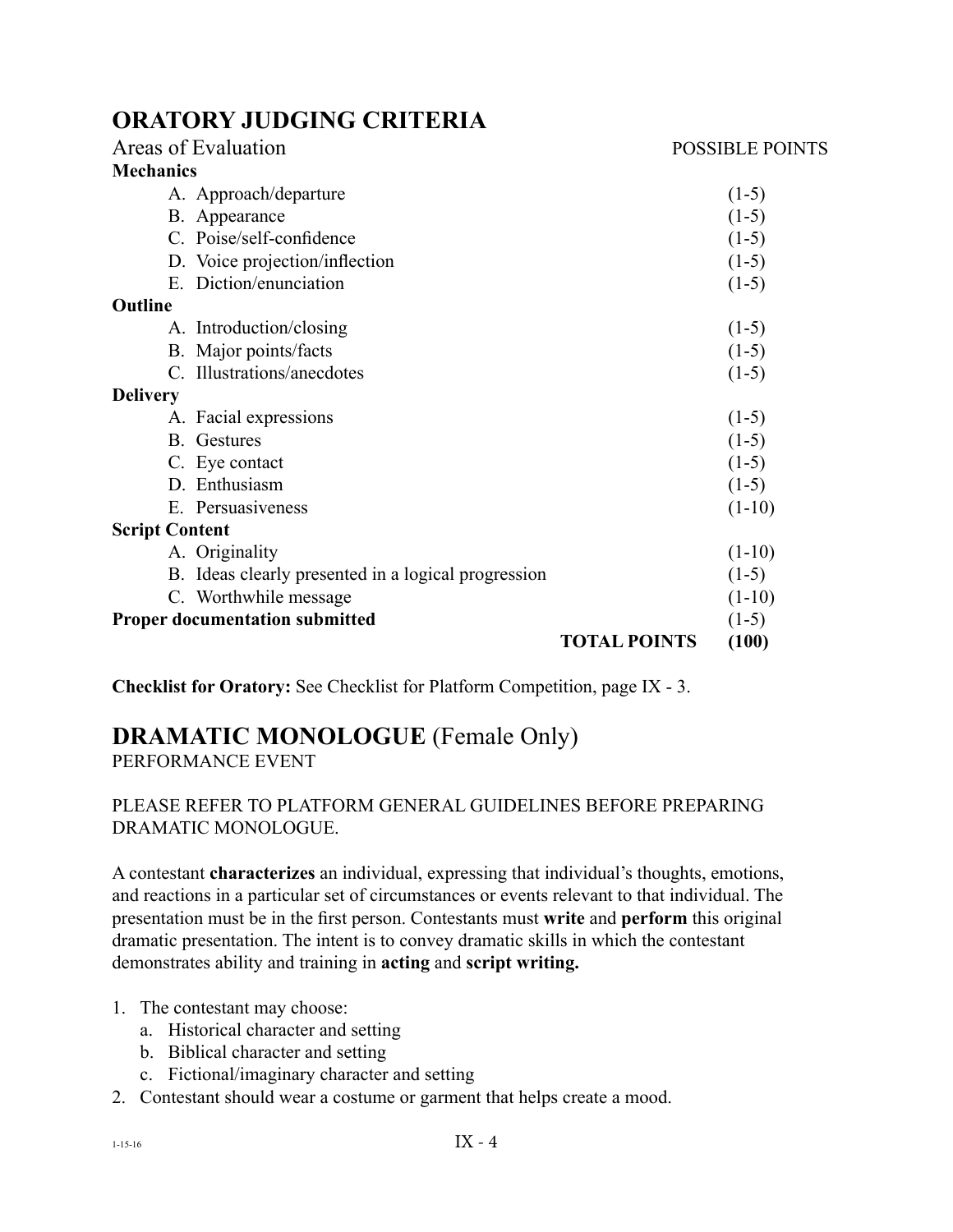- 3. Contestants are allowed **ONE** hand-held prop. No set is permitted.
- 4. The monologue must be memorized.
- 5. An affidavit is required as proof of contestant's work.
- 6. Time limit is four (4) minutes minimum, six (6) minutes maximum. If competition piece does not meet the four (4) minute minimum or exceeds the six (6) minute maximum time limit, the contestant will receive a **.5-point deduction** for any portion of thirty (30) second increments outside the allotted time. (For example, a piece timed at 3:42 would receive a half-point deduction from the total score. A piece of 6:42 would receive a deduction of a full point from the total score.)

## **DRAMATIC MONOLOGUE JUDGING CRITERIA**

| Areas of Evaluation                         |                     | <b>POSSIBLE POINTS</b> |
|---------------------------------------------|---------------------|------------------------|
| <b>Mechanics</b>                            |                     |                        |
| A. Approach/departure                       |                     | $(1-5)$                |
| B. Voice projection/inflection              |                     | $(1-5)$                |
| C. Diction/enunciation                      |                     | $(1-5)$                |
| D. Poise/self-confidence                    |                     | $(1-5)$                |
| E. Memory                                   |                     | $(1-5)$                |
| <b>Characterization</b>                     |                     |                        |
| A. Posture, movement, gestures              |                     | $(1-10)$               |
| B. Facial expressions                       |                     | $(1-5)$                |
| C. Costume                                  |                     | $(1-5)$                |
| D. Variety of dramatic skills displayed     |                     | $(1-10)$               |
| E. Overall quality of characterization      |                     | $(1-10)$               |
| Audience rapport<br>F.                      |                     | $(1-5)$                |
| <b>Script</b>                               |                     |                        |
| A. Originality, creativity (writing skills) |                     | $(1-15)$               |
| B. Worthwhile message                       |                     | $(1-10)$               |
| <b>Proper documentation submitted</b>       |                     | $(1-5)$                |
|                                             | <b>TOTAL POINTS</b> | (100)                  |

**Checklist for Dramatic Monologue:** See Checklist for Platform Competition, page IX - 3 of these guidelines.

### **EXPRESSIVE READING** (Male and Female) PERFORMANCE EVENT

#### PLEASE REFER TO PLATFORM GENERAL GUIDELINES BEFORE PREPARING EXPRESSIVE READING.

An expressive reading is a memorized interpretation by a contestant of a reading which consists of a dialogue between two or more people or a reading in the first person. The reading must have a moral and/or Scriptural value, or must highlight Christian heritage or patriotism. (Poetry or stories with a plot, climax, and ending CANNOT be included.)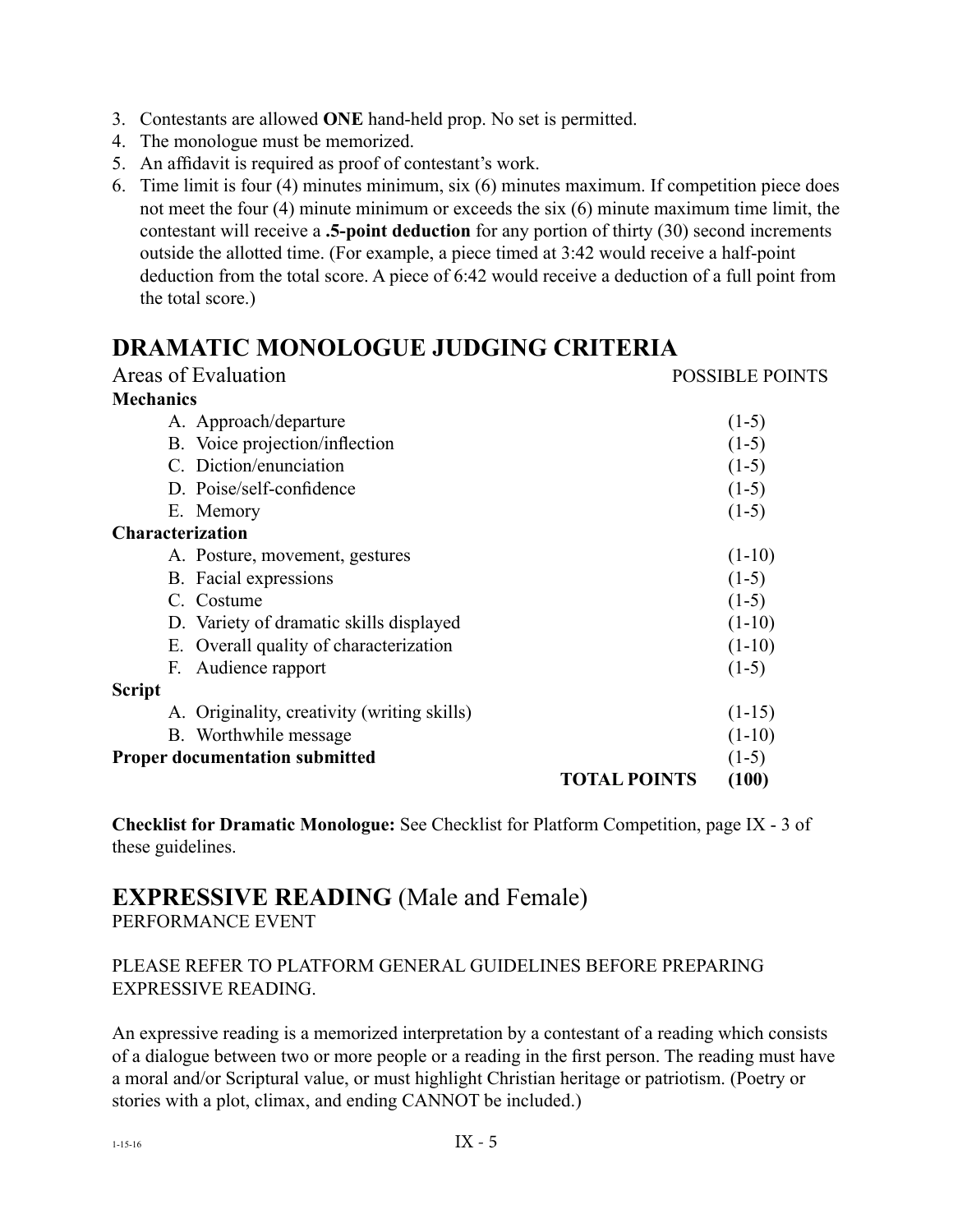- 1. Examples: (a) Song of Moses and the Israelites (Exodus 15:1-19), (b) Naomi and Ruth (Ruth 1), (c) Paul before Agrippa (Acts 26).
- 2. The script may be self-written.
- 3. Create an atmosphere by using tone of voice, inflections, pauses, gestures, and movement (utilize space available).
- 4. No costumes, props, sets, or singing allowed.
- 5. Presentation time limit is four (4) minutes minimum, six (6) minutes maximum. If competition piece does not meet the four (4) minute minimum or exceeds the six (6) minute maximum time limit, the contestant will receive a **.5-point deduction** for any portion of thirty (30) second increments outside the allotted time. (For example, a piece timed at 3:42 would receive a half-point deduction from the total score. A piece of 6:42 would receive a deduction of a full point from the total score.)

## **EXPRESSIVE READING JUDGING CRITERIA**

| Areas of Evaluation                     |                     | <b>POSSIBLE POINTS</b> |
|-----------------------------------------|---------------------|------------------------|
| <b>Mechanics</b>                        |                     |                        |
| A. Approach/departure                   |                     | $(1-5)$                |
| B. Voice projection and inflection      |                     | $(1-5)$                |
| C. Diction/enunciation                  |                     | $(1-5)$                |
| D. Poise/self-confidence                |                     | $(1-5)$                |
| E. Memory                               |                     | $(1-5)$                |
| Characterization                        |                     |                        |
| A. Posture, movement, gestures          |                     | $(1-10)$               |
| B. Facial expressions                   |                     | $(1-5)$                |
| C. Appearance                           |                     | $(1-5)$                |
| D. Variety of dramatic skills displayed |                     | $(1-10)$               |
| E. Interpretation of author's idea      |                     | $(1-15)$               |
| Audience rapport<br>F.                  |                     | $(1-5)$                |
| Script                                  |                     |                        |
| A. Degree of difficulty                 |                     | $(1-10)$               |
| B. Worthwhile message                   |                     | $(1-10)$               |
| <b>Proper documentation submitted</b>   |                     | $(1-5)$                |
|                                         | <b>TOTAL POINTS</b> | (100)                  |
|                                         |                     |                        |

**Checklist for Expressive Reading:** See Checklist for Platform Competition, page IX - 3 of these guidelines.

## **FAMOUS SPEECH** (Male Only)

PERFORMANCE EVENT

#### PLEASE REFER TO PLATFORM GENERAL GUIDELINES BEFORE PREPARING FOR FAMOUS SPEECH OR FAMOUS SERMON.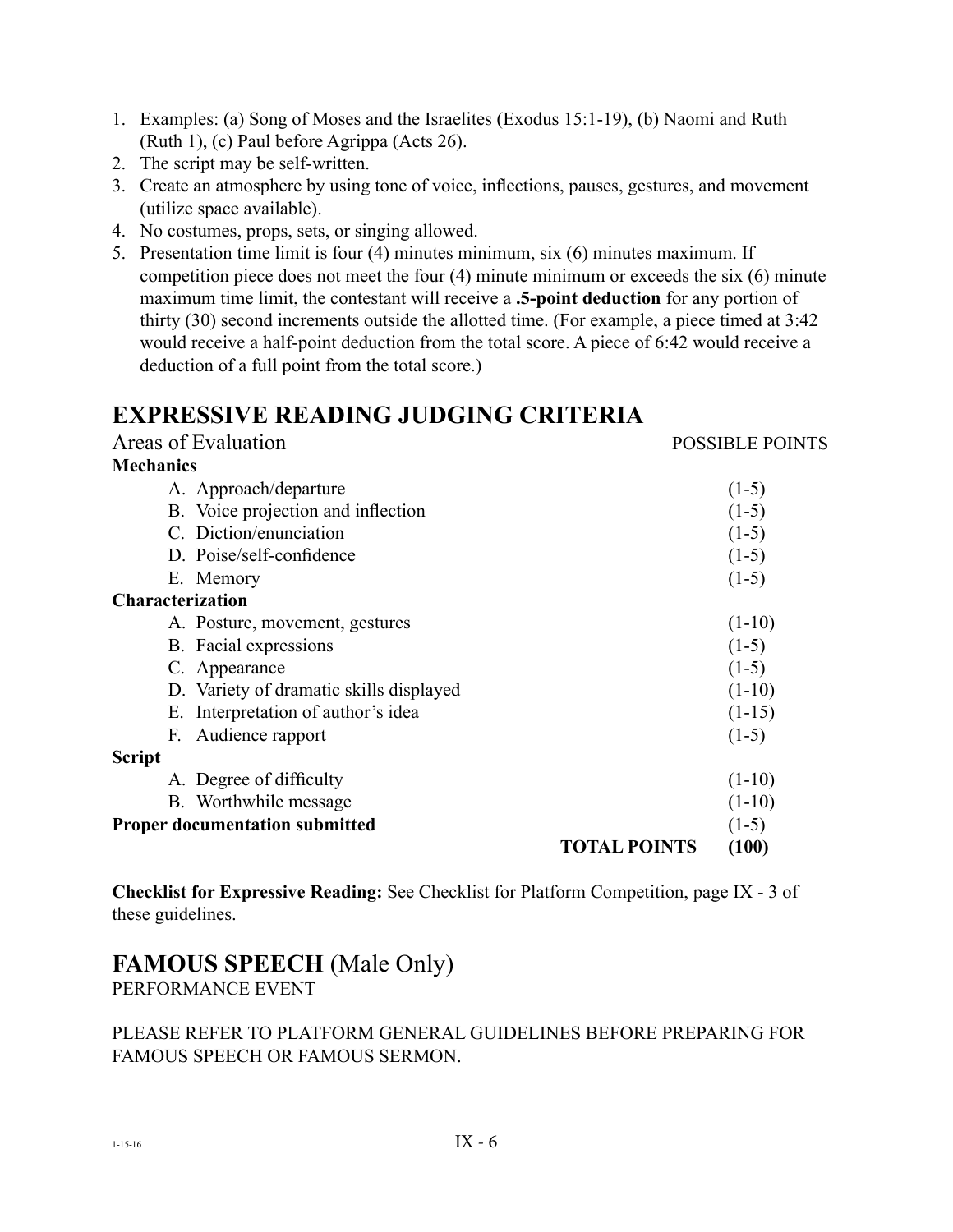The contestant chooses a speech, sermon, or article written or delivered by another person, usually of public significance.

- 1. Contestants must present speeches, sermons, or articles originally given by famous men.
- 2. The time limit is four (4) minutes minimum to eight (8) minutes maximum. In the event that a selection would exceed the limit if delivered in its entirety, the contestant should choose an excerpt to present which will fit the time limit. The excerpt must be presented exactly as written/delivered by the original speaker. The contestant is not allowed to edit the selection or excerpt in his own words. If competition piece does not meet the four (4) minute minimum or exceeds the eight (8) minute maximum time limit, the contestant will receive a **.5-point deduction** for any portion of thirty (30) second increments outside the allotted time. (For example, a piece timed at 3:42 would receive a half-point deduction from the total score. A piece of 8:42 would receive a deduction of a full point from the total score.)
- 3. Suggested speakers: George Washington, Patrick Henry, Jonathan Edwards, William Jennings Bryan, Charles H. Spurgeon, J. Harold Smith, General Douglas MacArthur, Winston Churchill, Ronald Reagan, S. M. Lockridge, Jess Hill, Charles Mims, Johnny Johnson.
- 4. No singing allowed during the speech.
- 5. The speech is to be memorized.
- 6. Contestants may wear a costume, but props are not permitted.

## **FAMOUS SPEECH JUDGING CRITERIA**

| Areas of Evaluation                   |                     | <b>POSSIBLE POINTS</b> |
|---------------------------------------|---------------------|------------------------|
| <b>Mechanics</b>                      |                     |                        |
| A. Approach/departure                 |                     | $(1-5)$                |
| B. Appearance                         |                     | $(1-5)$                |
| C. Poise/self-confidence              |                     | $(1-5)$                |
| D. Voice projection and inflection    |                     | $(1-5)$                |
| E. Diction/enunciation                |                     | $(1-5)$                |
| <b>Characterization</b>               |                     |                        |
| A. Facial expression                  |                     | $(1-5)$                |
| <b>B.</b> Gestures                    |                     | $(1-5)$                |
| C. Eye contact                        |                     | $(1-5)$                |
| D. Memory                             |                     | $(1-10)$               |
| E. Persuasiveness                     |                     | $(1-10)$               |
| <b>Script content</b>                 |                     |                        |
| A. Degree of difficulty               |                     | $(1-10)$               |
| B. Interpretation of author's idea    |                     | $(1-15)$               |
| C. Worthwhile message                 |                     | $(1-10)$               |
| <b>Proper documentation submitted</b> |                     | $(1-5)$                |
|                                       | <b>TOTAL POINTS</b> | (100)                  |

**Checklist for Famous Speech and Famous Sermon:** See Checklist for Platform Competition on page IX - 3 of these guidelines.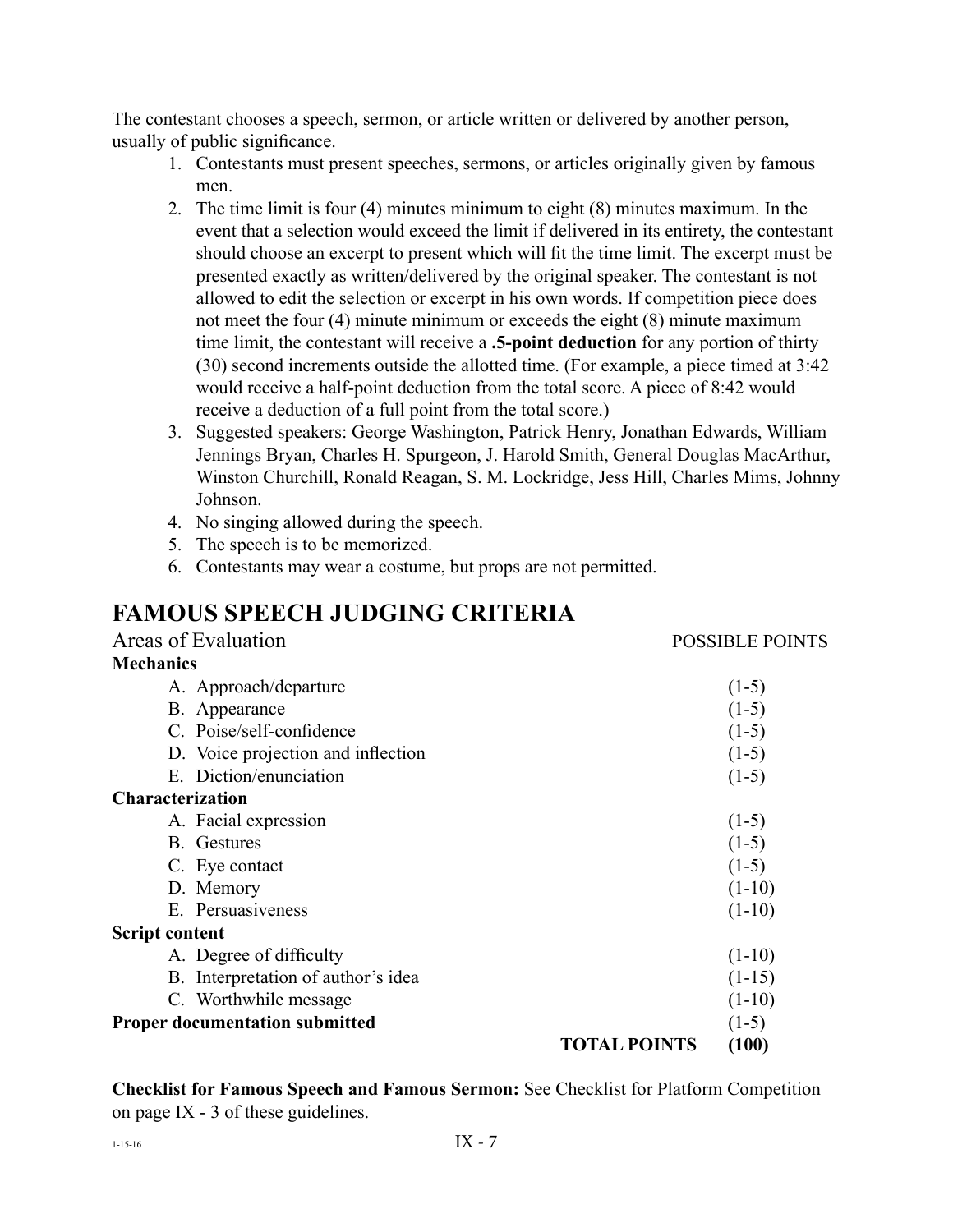## **POETRY RECITATION** (Male and Female)

PERFORMANCE EVENT

PLEASE REFER TO PLATFORM GENERAL GUIDELINES BEFORE PREPARING THE POETRY RECITATION.

The contestant chooses a poem to recite by memory, using all the skills of a good dramatic presentation.

- 1. The poem may be: (a) Biblical, (b) patriotic, (c) of high moral content, (d) about our Christian heritage.
- 2. No costumes, props, or singing allowed.
- 3. Time limit is four (4) minutes minimum to six (6) minutes maximum. If competition piece does not meet the four (4) minute minimum or exceeds the six (6) minute maximum time limit, the contestant will receive a **.5-point deduction** for any portion of thirty (30) second increments outside the allotted time. (For example, a piece timed at 3:42 would receive a half-point deduction from the total score. A piece of 6:42 would receive a deduction of a full point from the total score.)

Hint: Contestants should avoid choppy presentations. Deliver complete thoughts, not necessarily "line."

## **POETRY RECITATION JUDGING CRITERIA**

| Areas of Evaluation                     |                     | <b>POSSIBLE POINTS</b> |
|-----------------------------------------|---------------------|------------------------|
| <b>Mechanics</b>                        |                     |                        |
| A. Approach/departure                   |                     | $(1-5)$                |
| B. Voice projection and inflection      |                     | $(1-5)$                |
| C. Diction/enunciation                  |                     | $(1-5)$                |
| D. Poise/self-confidence                |                     | $(1-5)$                |
| E. Memory                               |                     | $(1-5)$                |
| <b>Characterization</b>                 |                     |                        |
| A. Posture, movement, gestures          |                     | $(1-10)$               |
| B. Facial expressions                   |                     | $(1-5)$                |
| C. Appearance                           |                     | $(1-5)$                |
| D. Variety of dramatic skills displayed |                     | $(1-10)$               |
| E. Interpretation of author's idea      |                     | $(1-15)$               |
| Audience rapport<br>F.                  |                     | $(1-5)$                |
| <b>Script</b>                           |                     |                        |
| A. Degree of difficulty                 |                     | $(1-10)$               |
| B. Worthwhile message                   |                     | $(1-10)$               |
| <b>Proper documentation submitted</b>   |                     | $(1-5)$                |
|                                         | <b>TOTAL POINTS</b> | (100)                  |

**Checklist for Poetry Recitation:** See Checklist for Platform Competition, page IX - 3 of these guidelines.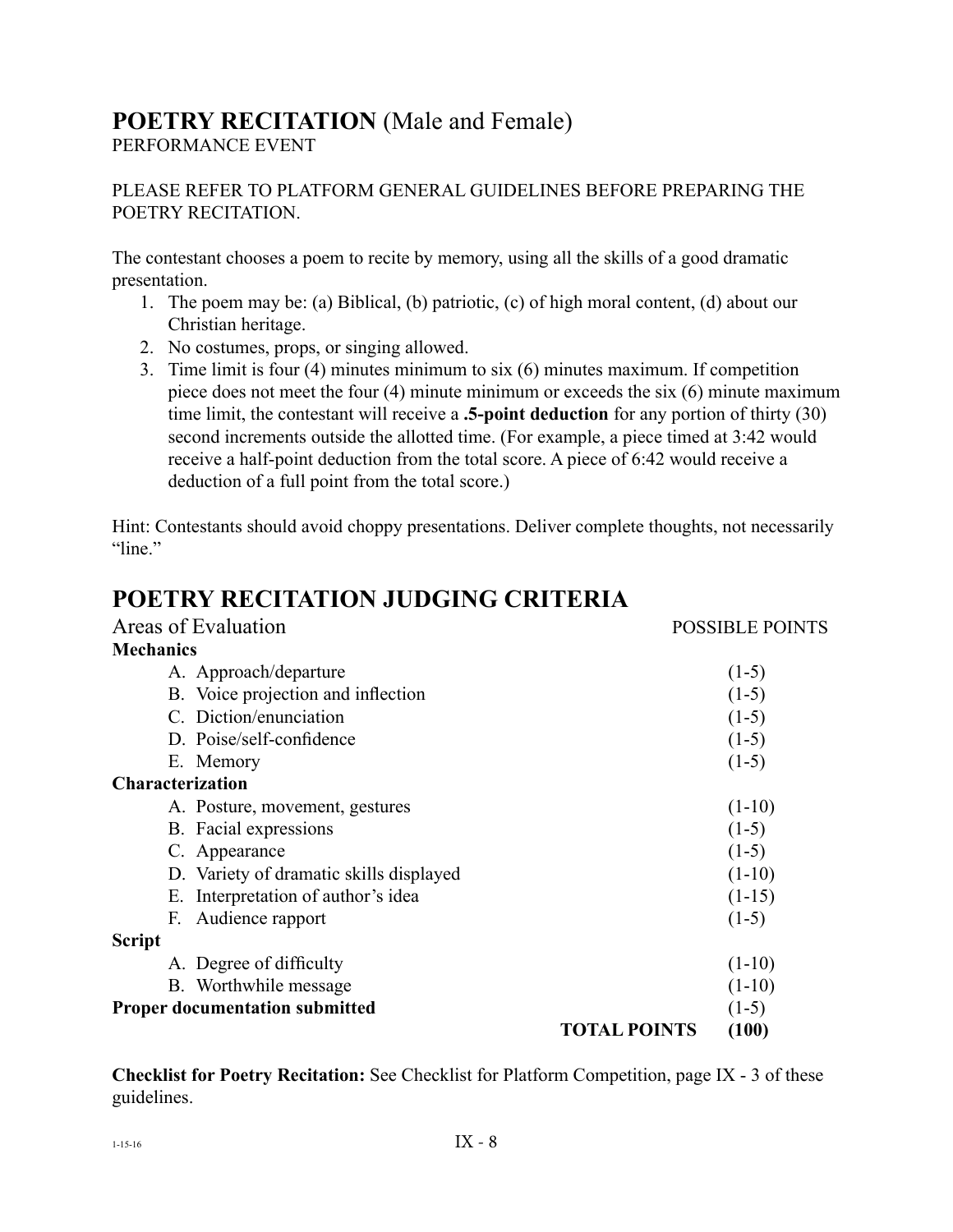#### **PREACHING** (Male Only) PERFORMANCE EVENT

#### PLEASE REFER TO PLATFORM GENERAL GUIDELINES BEFORE PREPARING FOR PREACHING COMPETITION.

#### Preaching competition is divided into two age divisions; ages 13-15, and ages 16 and up.

A contestant must prepare and deliver an **original** sermon not to exceed eight (8) minutes in length. If competition piece exceeds the eight (8) minute time limit, the contestant will receive a **.5-point deduction** for any portion of thirty (30) second increments outside the allotted time. (For example, a piece timed at 8:12 would receive a half-point deduction from the total score. A piece of 8:42 would receive a deduction of a full point from the total score.) The sermon may be evangelistic or follow one of the suggested topics for oratory and essay. Each sermon will be judged on Biblical content, outline, and effective delivery, as well as on the general guidelines given under "Platform Division." Contestant may use outline cards. Grammar is very important!

## **PREACHING JUDGING CRITERIA**

| Areas of Evaluation                                                      | <b>POSSIBLE POINTS</b> |
|--------------------------------------------------------------------------|------------------------|
| <b>Mechanics</b>                                                         |                        |
| A. Approach/departure                                                    | $(1-5)$                |
| B. Appearance                                                            | $(1-5)$                |
| C. Poise/self-confidence                                                 | $(1-5)$                |
| D. Voice projection and inflection                                       | $(1-5)$                |
| E. Diction/enunciation                                                   | $(1-5)$                |
| Outline                                                                  |                        |
| A. Introduction/closing                                                  | $(1-5)$                |
| B. Major points                                                          | $(1-5)$                |
| C. Illustrations/anecdotes                                               | $(1-5)$                |
| <b>Delivery</b>                                                          |                        |
| A. Sincerity and warmth                                                  | $(1-5)$                |
| B. Persuasiveness                                                        | $(1-5)$                |
| C. Overall presentation (facial expression, gestures, eye contact, etc.) | $(1-10)$               |
| <b>Message content</b>                                                   |                        |
| A. Content based on Biblical doctrine                                    | $(1-15)$               |
| B. Scripture used to support text                                        | $(1-10)$               |
| C. Application to life                                                   | $(1-10)$               |
| <b>Proper documentation submitted</b>                                    | $(1-5)$                |
| <b>TOTAL POINTS</b>                                                      | (100)                  |
|                                                                          |                        |

**Checklist for Preaching:** See Checklist for Platform Competition, page IX - 3 of these guidelines.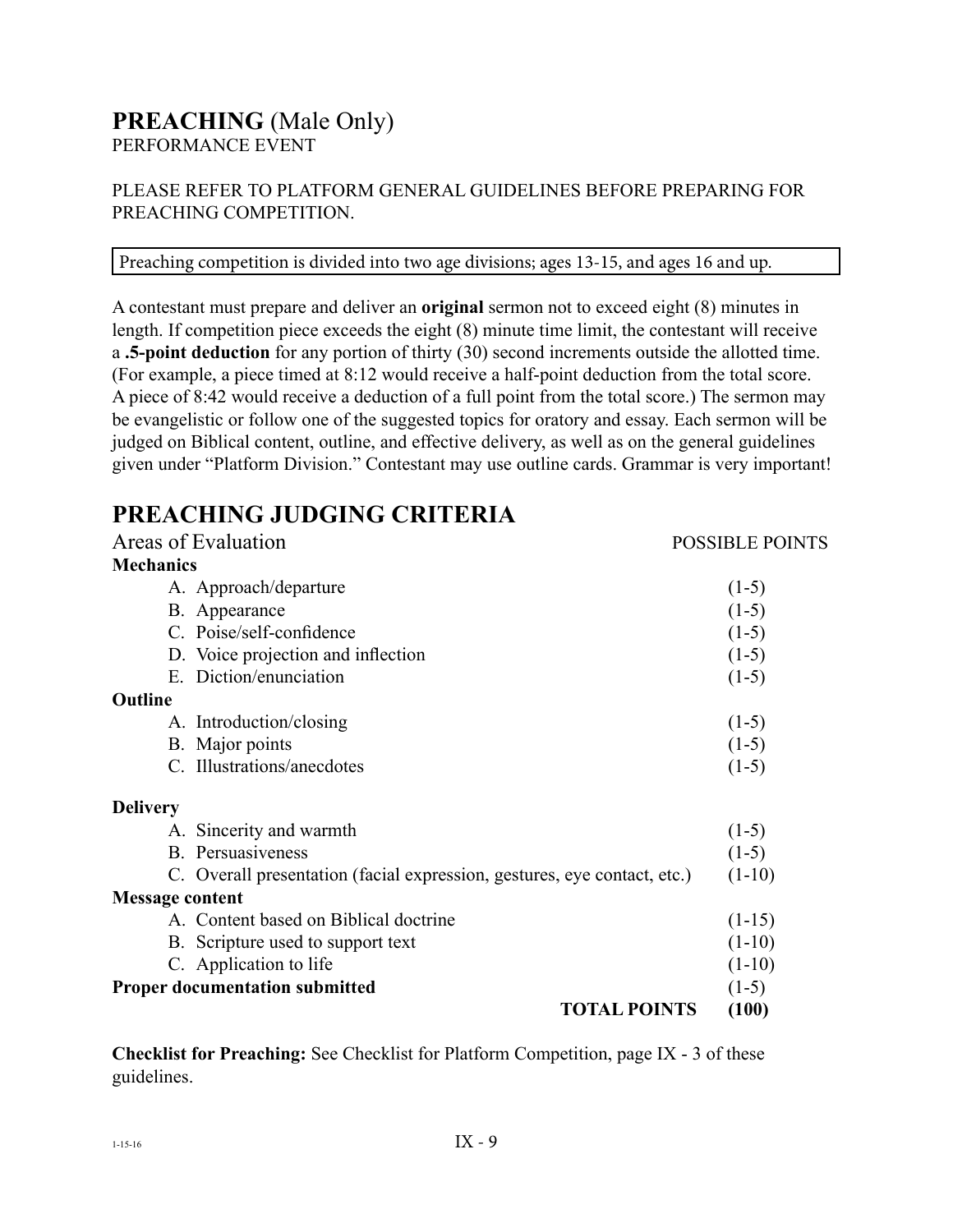#### **HINTS FROM THE PREACHING JUDGES**

Your first task in preparing to preach is to develop a good outline. This will be the heart of your sermon. Since you must adhere to your outline carefully, you will want to make it do its best work for you. Your outline should flow naturally from the Scripture text and should be detailed and clearly organized with an introduction and conclusion. Be sure to include fitting illustrations and supporting Scriptures that lead logically to your conclusion. While notes are permissible, it should not be obvious that you are using them. Have someone evaluate your delivery to be sure it includes variety in gesture, voice inflection, and volume. Variety is important as it attracts your listeners' attention more than sheer volume or speed can; loud and fast are not always best! Above all, be sure your message is Scriptural, is theologically correct, and leads the listener to an appropriate decision about his Christian life.

#### **DRAMATIC DIALOGUE** (Male/Female) PERFORMANCE EVENT

Two contestants present an original dialogue or an adaptation of a written dialogue between two individuals. Script may be fact or fiction. The primary emphasis of this event is on the verbal interchange between two characters. The dialogue must leave a clear, positive message in the minds of the audience. This event should employ all the skills of a good dramatic presentation.

Note: In Dramatic Dialogue, male and female contestants will be judged together.

- 1. Females portray females; males portray males.
- 2. Only two characters can be portrayed.
- 3. Conversation must focus on: (a) soulwinning, (b) Scriptural truths, (c) Christian heritage, (d) defense of Christian faith. (Examples: an individual witnessing to another, a discussion between a parent and child, two friends discussing current affairs.)
- 4. Costumes and one prop per character are permissible.
- 5. No recorded speaking, singing, or sound effects are permitted.
- 6. Time limit is four (4) minutes minimum, six (6) minutes maximum. If competition piece does not meet the four (4) minute minimum or exceeds the six (6) minute maximum time limit, the contestant will receive a **.5-point deduction** for any portion of thirty (30) second increments outside the allotted time. (For example, a piece timed at 3:42 would receive a half-point deduction from the total score. A piece of 6:42 would receive a deduction of a full point from the total score.)

## **DRAMATIC DIALOGUE JUDGING CRITERIA**

| Areas of Evaluation                | <b>POSSIBLE POINTS</b> |
|------------------------------------|------------------------|
| <b>Mechanics</b>                   |                        |
| A. Approach/departure              | $(1-5)$                |
| B. Voice projection and inflection | $(1-5)$                |
| C. Diction/enunciation             | $(1-5)$                |
| D. Poise/self-confidence           | $(1-5)$                |
| E. Memory                          | $(1-5)$                |
|                                    |                        |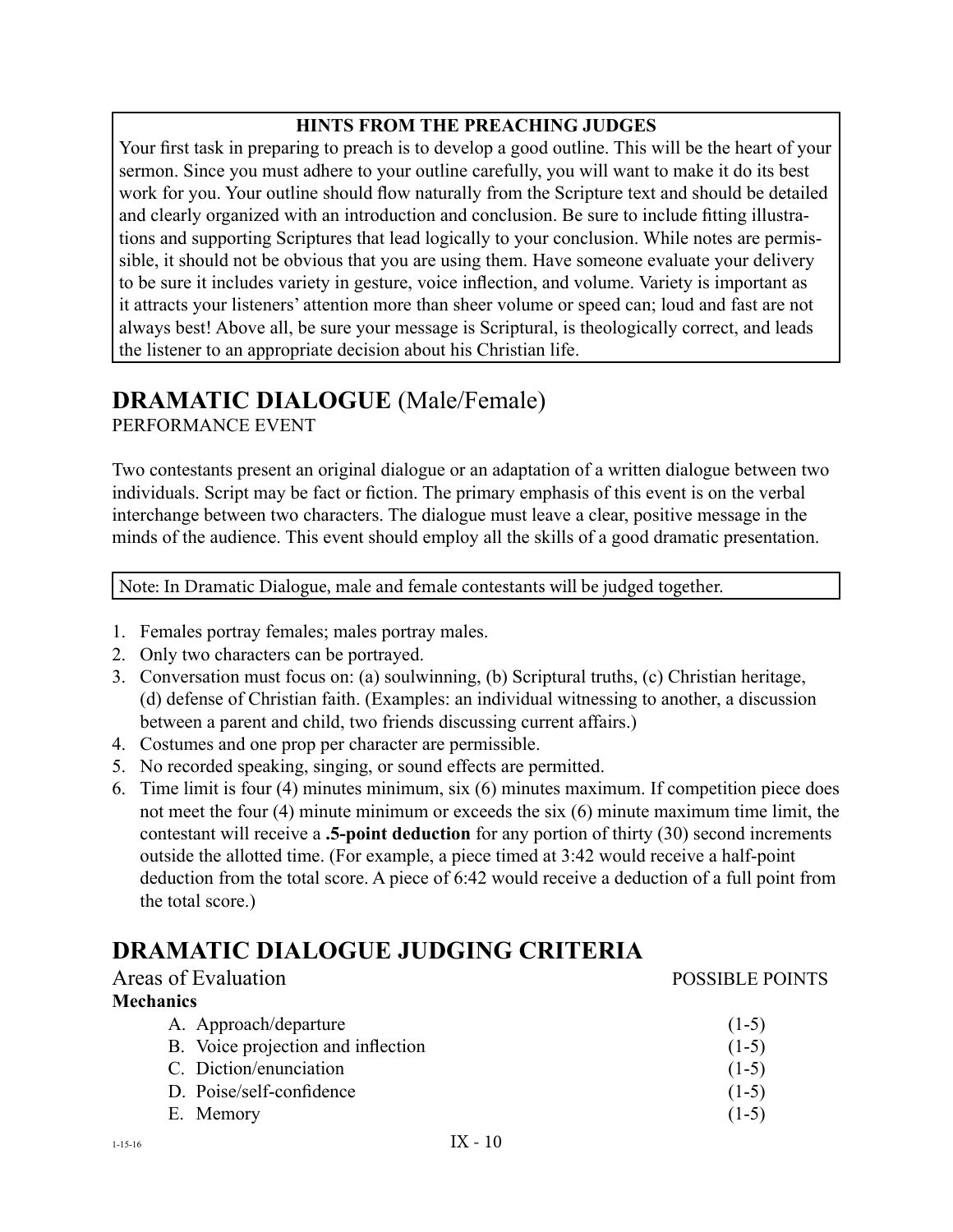#### **Characterization**

|               | A. Posture, movement, gestures                                      | $(1-10)$ |
|---------------|---------------------------------------------------------------------|----------|
|               | B. Facial expressions                                               | $(1-5)$  |
|               | C. Costume/effective use of props                                   | $(1-10)$ |
|               | D. Variety of dramatic skills displayed                             | $(1-10)$ |
|               | E. Effective interaction of characters, quality of characterization | $(1-15)$ |
| <b>Script</b> |                                                                     |          |
|               | A. Message came across effectively                                  | $(1-10)$ |
|               | B. Worthwhile message                                               | $(1-10)$ |
|               | <b>Proper documentation submitted</b>                               | $(1-5)$  |
|               | <b>TOTAL POINTS</b>                                                 | (100)    |

**Checklist for Dramatic Dialogue:** See Checklist for Platform Competition, page IX - 3 of these guidelines.

#### **CLOWN ACT** (Male/Female) PERFORMANCE EVENT

PLEASE REFER TO PLATFORM GENERAL GUIDELINES BEFORE PREPARING FOR CLOWN ACT.

Note: In Clown Act, male and female contestants will be judged together.

Clown Act is an individual performance event to be performed by **ONE** person, not a couple or group.

Wu

#### THIS CATEGORY IS NOT INTENDED TO BE "WHITE FACE" BUT RATHER THE TRADITIONAL "CIRCUS CLOWN" APPEARANCE.

- **1. Costumes—**A costume is required and may be commercially made or homemade. It must be loose-fitting and meet Convention modesty standards. Males must wear male garments. Females must wear female garments.
- **2. Makeup—**Facial makeup must be pleasant—no satanic/demonic/horror/white face images permitted. Special attention should be given to eyes, eyebrows, nose, cheeks, and mouth.
- **3. Presentation—**A typed (double-spaced) description of the skit/act must be provided for judges. It must be positive, teach a Biblical principle/moral, and be void of sexual implications or ethnic ridicule. Focus should be on concepts such as strengthening traditional family values, love of God, exercise of faith, wisdom, defense of freedom, getting along with others, service, and/or commitment to virtuous living. The script must address a children's audience. The script may be the original work of the contestant or may be the work of another person. Note: Clown Act is **not** stand-up comedy. It is an act with a lesson. It may be mute or vocal. Electronic sound effects are permitted. The contestant must provide all necessary equipment. No off-stage assistance is permitted.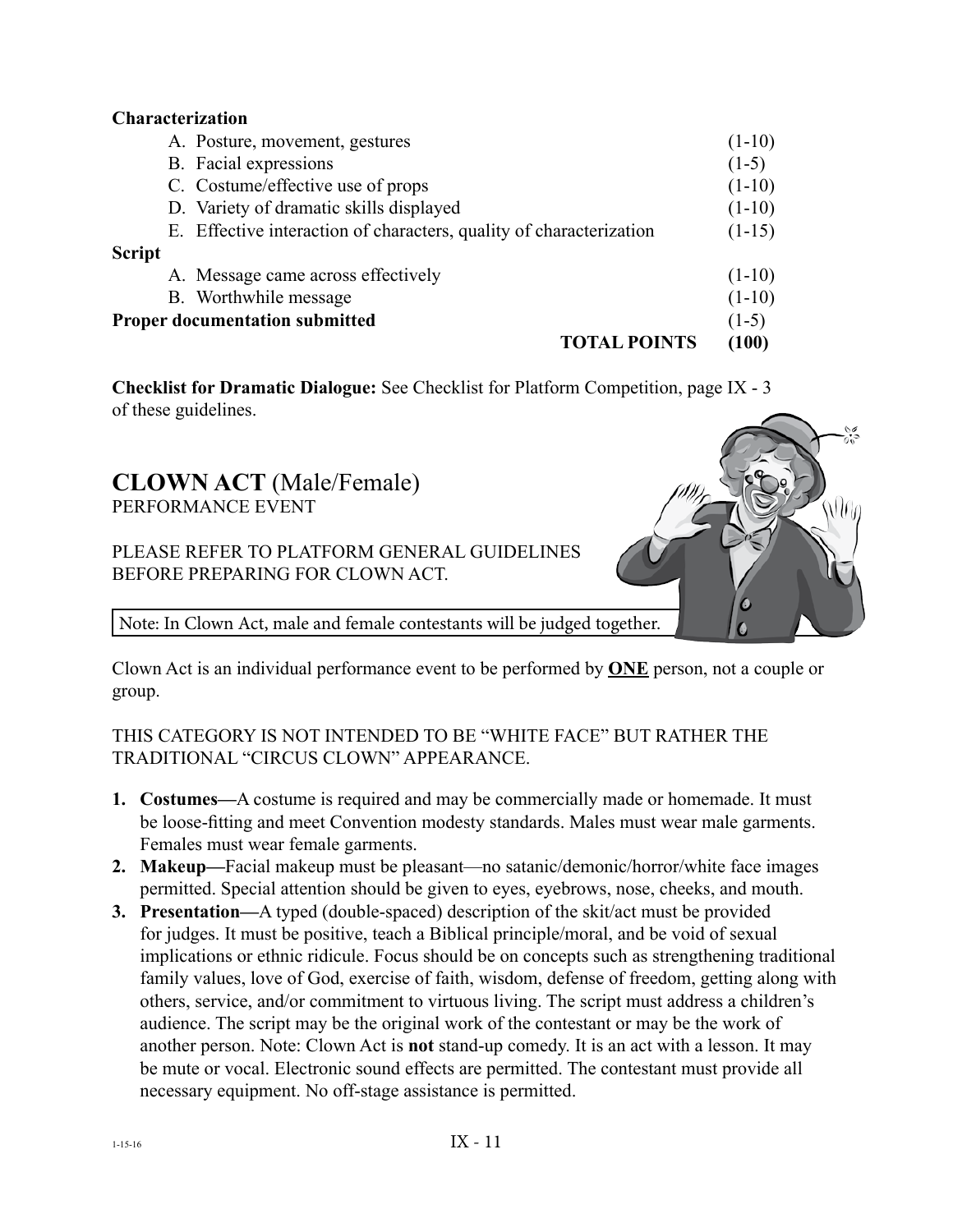- **4. Props—**At least four hand-held props are required (e.g., balls, books, balloons, bats, hats, mirrors, puppets, stuffed animals, and mops) and must be included in the act.
- **5. Setup time—**Two minutes.
- **6. Time limit—**Four (4) minutes minimum, six (6) minutes maximum. If competition piece does not meet the four (4) minute minimum or exceeds the six (6) minute maximum time limit, the contestant will receive a **.5-point deduction** for any portion of thirty (30) second increments outside the allotted time. (For example, a piece timed at 3:42 would receive a half-point deduction from the total score. A piece of 6:42 would receive a deduction of a full point from the total score.)

## **CLOWN ACT JUDGING CRITERIA**

| Areas of Evaluation                                                       | <b>POSSIBLE POINTS</b> |
|---------------------------------------------------------------------------|------------------------|
| Costume (e.g., garment, wig, hat, shoes)                                  |                        |
| A. Color                                                                  | $(1-5)$                |
| <b>B.</b> Appropriateness                                                 | $(1-5)$                |
| C. Quality                                                                | $(1-5)$                |
| <b>Presentation</b>                                                       |                        |
| A. Entrance/departure                                                     | $(1-5)$                |
| B. Stage presence                                                         | $(1-10)$               |
| C. Age appropriateness                                                    | $(1-5)$                |
| D. Facial expressions                                                     | $(1-10)$               |
| E. Moral lesson                                                           | $(1-10)$               |
| Character impersonation<br>F.                                             | $(1-5)$                |
| <b>Makeup</b>                                                             |                        |
| A. Quality                                                                | $(1-5)$                |
| <b>B.</b> Colors                                                          | $(1-5)$                |
| C. Design                                                                 | $(1-5)$                |
| Props (e.g., bats, balls, balloons, rope, fiddle, puppets, broom, bucket) |                        |
| A. Physical manipulation                                                  | $(1-5)$                |
| B. Significance to lesson                                                 | $(1-5)$                |
| C. Integration to presentation                                            | $(1-5)$                |
| D. Complement to costume                                                  | $(1-5)$                |
| <b>Proper documentation submitted</b>                                     | $(1-5)$                |
| <b>TOTAL POINTS</b>                                                       | (100)                  |

**Checklist for Clown Act:** See Checklist for Platform Competition, page IX - 3 of these guidelines.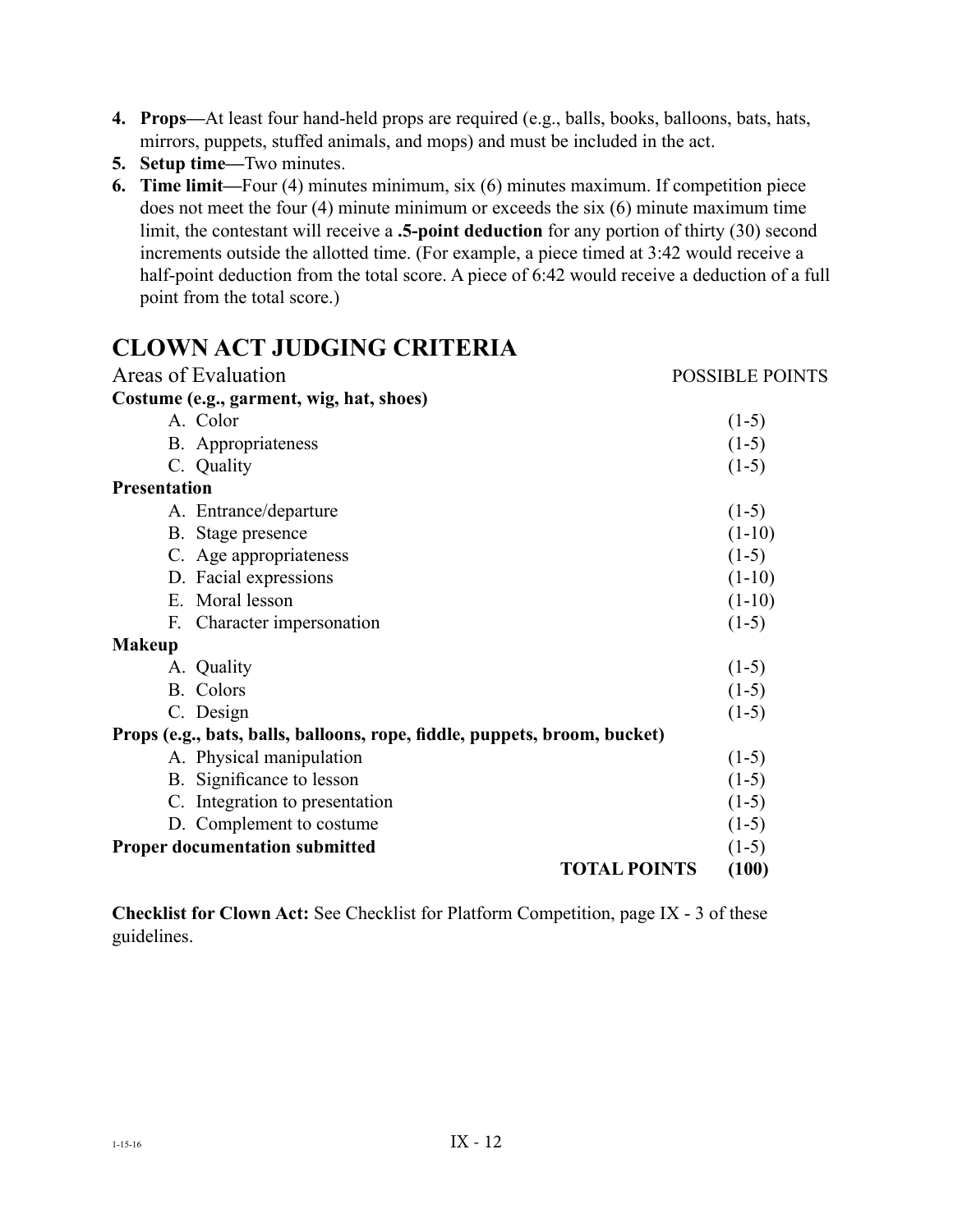#### **HINTS FROM THE CLOWN ACT JUDGES**

Judges will be looking for evidence that the contestant has carefully woven the entire presentation into a clear message in which costume, props, gestures, facial expression, characterizations, makeup, and "the lesson" are integral. Transitions, flow, relevance, timing, dexterity, agility, and motions are important components of the presentation. Does the act draw and maintain audience attention? Is the lesson clear? Does the contestant use props well? Is there "dead" time (awkward periods of inactivity)? The costume and makeup are vital for impression; if these are weak, the entire presentation is weakened. They do not have to be elaborate, but they do need to be appropriately selected and applied to reveal and sustain the character of the clown. Careful attention should be given to hair (wig), hat, bows, shoes, gloves, eye and mouth makeup, and costume adornments (badges, buttons, suspenders, etc.).

## **ONE-ACT PLAY**

PERFORMANCE EVENT

#### PLEASE REFER TO PLATFORM GENERAL GUIDELINES BEFORE PREPARING FOR THIS ENTRY.

Contestants must present an **original** play (written by students and/or sponsor) or an adaptation of a play (having given proper credit to the original author). See One-Act Play judging criteria.

- 1. The play must include at least two scenes.
- 2. Minimum of three (3) and maximum of five (5) players may be involved.
	- a. Each player may be used to portray more than one character.
	- b. Technicians, musicians, and all personnel needed for production will be counted in the five-contestant limit.
	- c. The writer is NOT required to be a part of the cast.
	- d. Females must play female roles; males must play male roles.
- 3. The play should depict or illustrate: (a) soulwinning, (b) Scriptural truths, (c) our Christian heritage, (d) defense of the Christian faith.
- 4. The play may NOT be: (a) musical, (b) Reader's Theater, (c) choral speaking.
- 5. Props and equipment must be provided by the contestants' school (i.e., extension cords, spots, sound effect equipment, furniture).
	- a. NO firearms may be used unless they are rendered inoperative and this has been verified by security officers employed by the institution where competition is conducted.
	- b. Discharge of blanks, caps, or any explosive is NOT permitted in play production.
- 6. No recorded speaking or singing will be permitted in play production.
- 7. Recorded sound effects WILL be accepted (background music, storms, animals, guns, etc.).
- 8. Scripts are to be memorized.
- 9. A five-minute limit is permitted for stage setting UNLESS other arrangements are made with the Chief Judge.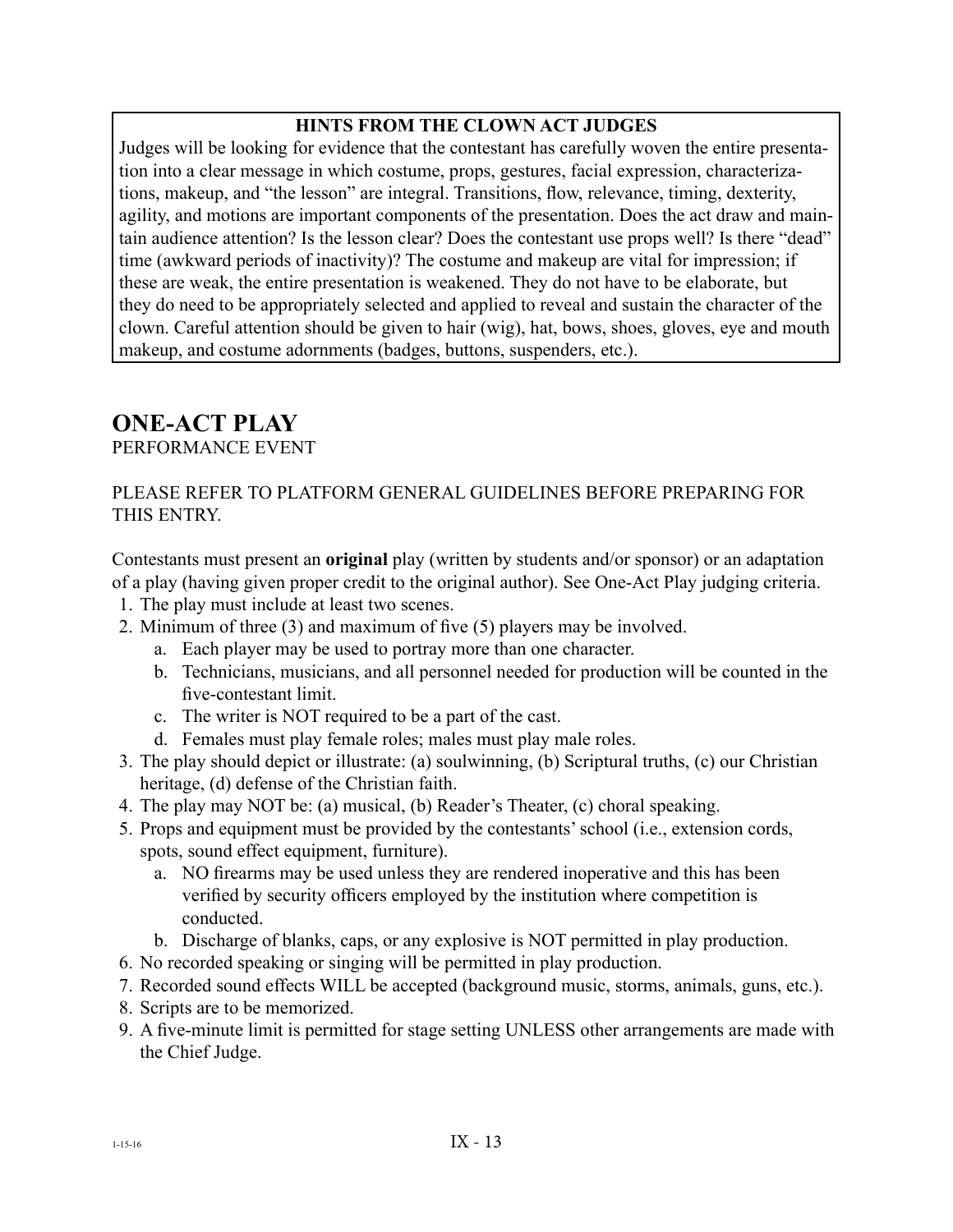- 10. The time limit for the presentation is six (6) minutes minimum, ten (10) minutes maximum. If competition piece does not meet the six (6) minute minimum or exceeds the ten (10) minute maximum time limit, the contestant will receive a **.5-point deduction** for any portion of thirty (30) second increments outside the allotted time. (For example, a piece timed at 5:42 would receive a half-point deduction from the total score. A piece of 10:42 would receive a deduction of a full point from the total score.)
- 11. Backdrops and equipment should be able to fit in an area 10 feet deep by 16 feet wide, which will be marked on the stage.

## **ONE-ACT PLAY JUDGING CRITERIA**

| Areas of Evaluation                                   | <b>POSSIBLE POINTS</b> |
|-------------------------------------------------------|------------------------|
| <b>Stagecraft</b>                                     |                        |
| A. Costuming and makeup                               | $(1-10)$               |
| B. Scenery and props                                  | $(1-10)$               |
| C. Lighting                                           | $(1-5)$                |
| D. Sound effects                                      | $(1-5)$                |
| Cast performance                                      |                        |
| A. Lines (memorized and well delivered)               | $(1-10)$               |
| B. Voice quality (inflection and projection)          | $(1-10)$               |
| C. Movement (body language, facial expression)        | $(1-5)$                |
| D. Blocking (direction of actors on stage)            | $(1-5)$                |
| <b>Production quality</b>                             |                        |
| A. Selection of material (worthwhile message)         | $(1-10)$               |
| B. Characterization (believable characters)           | $(1-10)$               |
| C. Dramatic impact (message comes across effectively) | $(1-15)$               |
| <b>Proper documentation submitted</b>                 | $(1-5)$                |
| <b>TOTAL POINTS</b>                                   | (100)                  |

**Checklist for One-Act Play:** See Checklist for Platform Competition, page IX - 3 of these guidelines.

#### **HINTS FROM THE DRAMA JUDGES**

Drama is the way characters relate to one another. Therefore, the most important thing in your One-Act Play will be the convincing portrayal of characters. This is the essence of acting. All the elements of other speaking events apply to the actors in your one-act play: movement, gesture, voice inflection, diction, and variety. Perhaps the hardest thing to master in acting is that appearance of spontaneity that makes the audience believe the scene is happening for the first time. To create spontaneity, study the way people react to things they hear, and then try to build those natural reactions in your characters.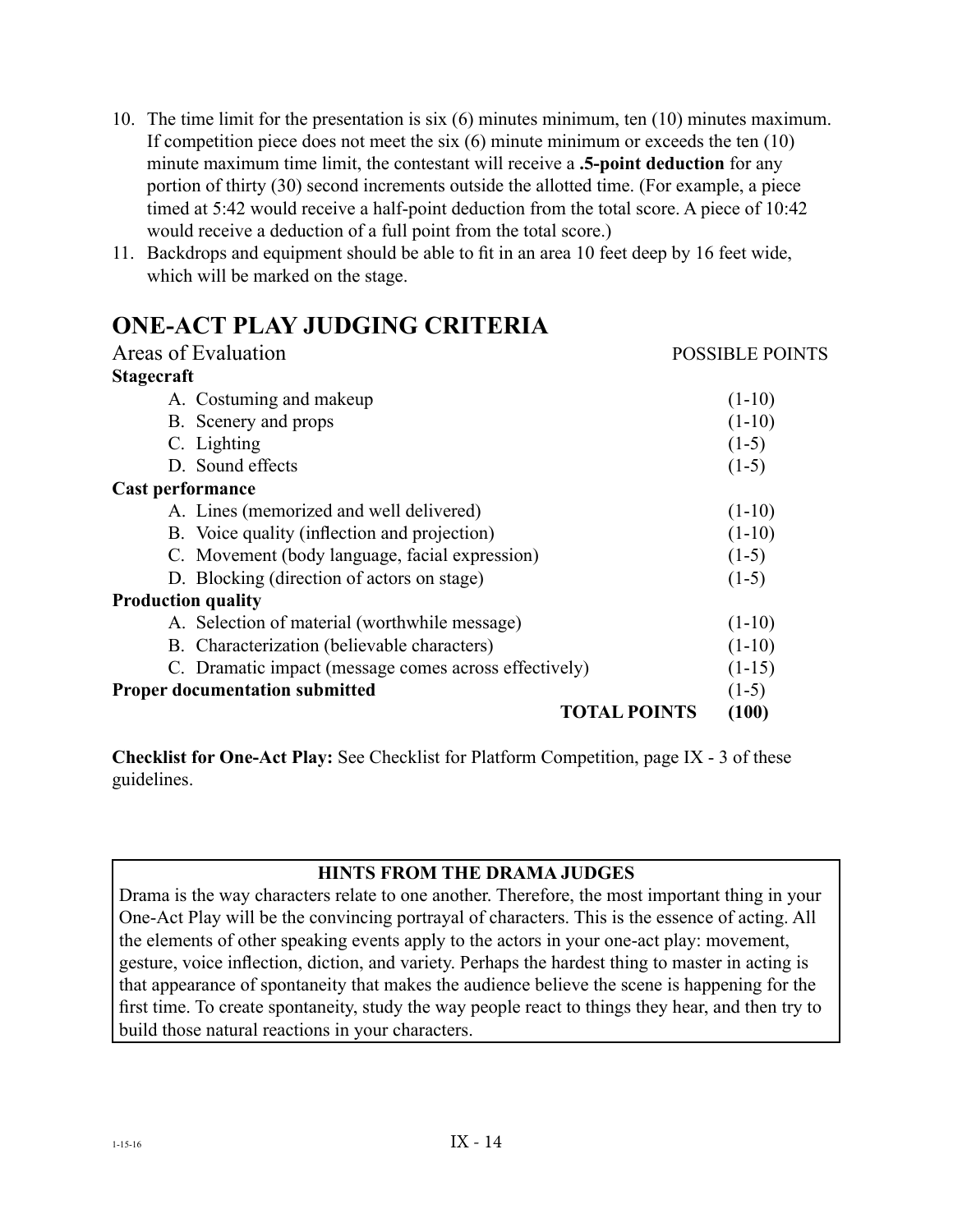#### **ILLUSTRATED STORYTELLING** (Male and Female) PERFORMANCE EVENT

#### PLEASE REFER TO PLATFORM GENERAL GUIDELINES BEFORE PREPARING FOR THIS ENTRY.

The contestant tells, from memory, a Bible-based story (missionary adventure, "Jungle Doctor," Danny Orlis, etc.). The script must have the basic elements of a story—beginning, plot, climax, and conclusion. It must also have an appropriate moral or Christian application. The storyteller may use such items as flannelgraph, visual aids, costume, sound effects, accompaniment, or any "prop" that enhances story material.

- 1. The contestant must indicate to judges to which age group he/she is speaking.
- 2. Contestant must use at least two hand-held illustrations (picture, tools, books, etc.), but **NO** puppets can be used. Note: Costumes add impact.
- 3. The contestant must not record his/her voice in place of live speaking.
- 4. No other person may assist. Recorded material must be compiled, arranged, and operated by the contestant.
- 5. This event is **NOT** a one-act play, an expressive reading with props, nor may it be a poem. The emphasis is to be on telling an effective story.
- 6. Setup time is limited to two (2) minutes.
- 7. The time limit for the presentation is four (4) minutes minimum, six (6) minutes maximum. If competition piece does not meet the four  $(4)$  minute minimum or exceeds the six  $(6)$ minute maximum time limit, the contestant will receive a **.5-point deduction** for any portion of thirty (30) second increments outside the allotted time. (For example, a piece timed at 3:42 would receive a half-point deduction from the total score. A piece of 6:42 would receive a deduction of a full point from the total score.)

## **ILLUSTRATED STORYTELLING JUDGING CRITERIA**

| Areas of Evaluation                                          | <b>POSSIBLE POINTS</b> |
|--------------------------------------------------------------|------------------------|
| <b>Mechanics</b>                                             |                        |
| A. Approach/departure                                        | $(1-5)$                |
| B. Voice projection and inflection                           | $(1-5)$                |
| C. Diction/enunciation                                       | $(1-5)$                |
| D. Poise/self-confidence                                     | $(1-5)$                |
| E. Memory                                                    | $(1-5)$                |
| <b>Characterization</b>                                      |                        |
| A. Posture, movement, gestures                               | $(1-5)$                |
| B. Facial expressions                                        | $(1-5)$                |
| C. Use of dramatic accessories (music, costume, easel, etc.) | $(1-15)$               |
| D. Effectiveness of overall narrative                        | $(1-10)$               |
| E. Audience rapport                                          | $(1-10)$               |
|                                                              |                        |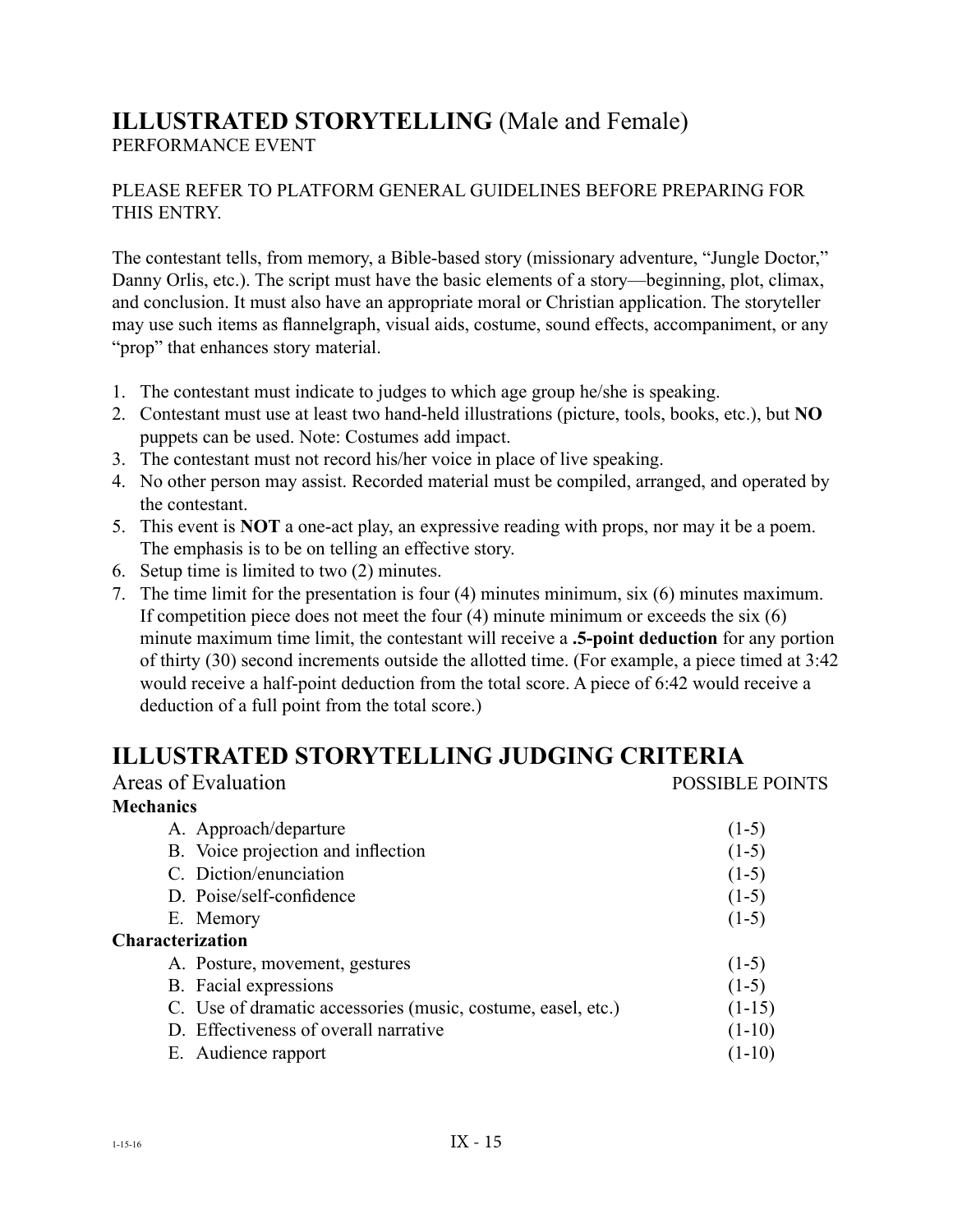#### **Script**

| ~~~~~~ |                                                        |          |
|--------|--------------------------------------------------------|----------|
|        | A. Worthwhile message                                  | $(1-10)$ |
|        | B. Flow of story (beginning, plot, climax, conclusion) | $(1-15)$ |
|        | <b>Proper documentation submitted</b>                  | $(1-5)$  |
|        | <b>TOTAL POINTS</b>                                    | (100)    |
|        |                                                        |          |

**Checklist for Illustrated Storytelling:** See Checklist for Platform Competition, page IX - 3 in these guidelines.

#### **HINTS FROM THE ILLUSTRATED STORYTELLING JUDGES**

Since contestants in Illustrated Storytelling use some kind of visual aids, one of the keys to an effective presentation is the ability to control those visual aids easily, smoothly, and attractively without interrupting the flow of the story. If you are using story cards, practice turning them without looking down. If you are using flannelgraph, make sure your pieces will stick without distracting pats and pokes. Practice placing the pieces accurately and quickly without turning your back to the audience or stopping the story. Be sure your visuals are in good repair. If they are old, have them re-drawn or repaired. In addition to improving their use of visual aids, storytellers should follow the suggestions given for other speaking categories. THE JUDGES look for exciting narrative, effective dialogue, props, smooth flow of ideas, and a dramatic climax.

# **PUPPETS** (Male/Female)

PERFORMANCE EVENT

#### PLEASE REFER TO PLATFORM GENERAL GUIDELINES BEFORE PREPARING FOR PUPPETS.

Note: In Puppets, male and female contestants will be judged together.

- 1. Male performers are not required to wear a jacket when introducing the play and when leaving platform.
- 2. Contestants must provide their own stage and background. (All puppet plays must have a background to screen the puppeteer[s] from the audience.)
- 3. A puppet team consists of two (2) puppeteers. The team may be male, female, or mixed.
- 4. Homemade and/or professionally made puppets may be used.
- 5. Recorded background music or sound effects may be used, but contestants must perform LIVE all verbal communication.
- 6. Scripts must be tastefully presented, avoiding slang insinuation of questionable language. Also avoid references to television or worldly practices such as movies, dancing, or mixed swimming.
- 7. Scripts must be memorized.
- 8. Setup time is five (5) minutes. Please consult with Chief Judge as to whether additional setup time is available.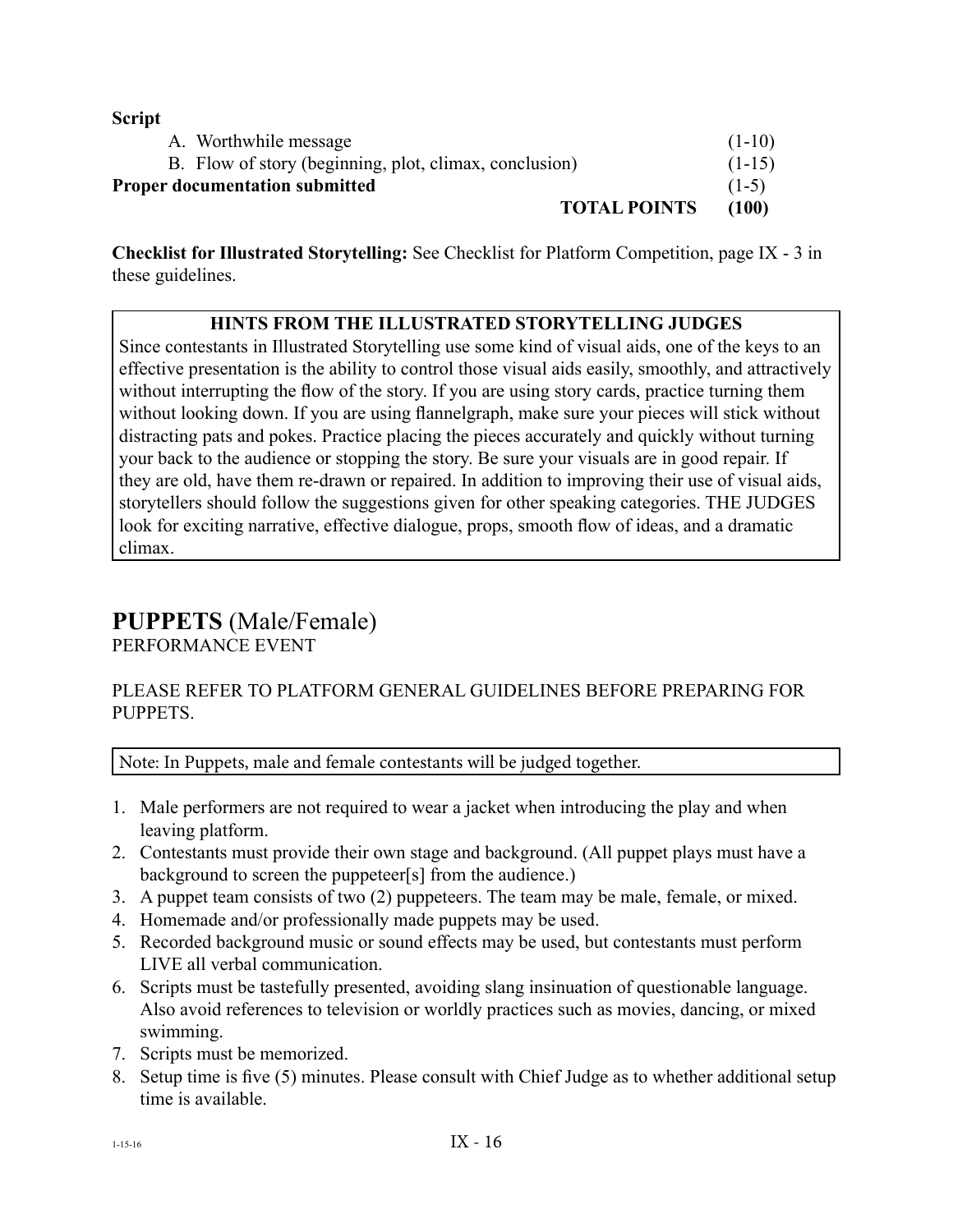9. The time limit for the presentation is five (5) minutes minimum, eight (8) minutes maximum. If competition piece does not meet the five (5) minute minimum or exceeds the eight (8) minute maximum time limit, the contestant will receive a **.5-point deduction** for any portion of thirty (30) second increments outside the allotted time. (For example, a piece timed at 4:42 would receive a half-point deduction from the total score. A piece of 8:42 would receive a deduction of a full point from the total score.)

## **PUPPETS JUDGING CRITERIA**

| Areas of Evaluation                                                | <b>POSSIBLE POINT</b> |
|--------------------------------------------------------------------|-----------------------|
| Spoken material                                                    |                       |
| A. Shows preparation and planning, not wholly                      |                       |
| extemporaneous, and not just a collection of jokes                 | $(1-10)$              |
| B. Suitable to occasion, has a basic theme and unity,              |                       |
| builds to a message of Christian or patriotic worth                | $(1-15)$              |
| <b>Staging</b>                                                     |                       |
| A. Suitable, personable, well-made characters, props, and costumes | $(1-10)$              |
| B. Effective stage, background, props, etc.                        | $(1-10)$              |
| <b>Effective presentation</b>                                      |                       |
| A. Memory                                                          | $(1-10)$              |
| B. Use of variety: singing, laughing, sighing,                     |                       |
| taped background music, etc.                                       | $(1-5)$               |
| C. Develops character                                              | $(1-5)$               |
| D. Variation of voice between characters                           | $(1-10)$              |
| E. Arouses audience response                                       | $(1-5)$               |
| E. Timing: natural movements, posture, lip movement, and           |                       |
| entrances and exits                                                | $(1-15)$              |
| <b>Proper documentation submitted</b>                              | $(1-5)$               |
| <b>TOTAL POINTS</b>                                                | (100)                 |

**Checklist for Puppets:** See Checklist for Platform Competition, page IX - 3 of these Guidelines.

#### **HINTS FROM THE PUPPET JUDGES**

Puppeteers should remember that their primary objective is to minister, not just to entertain. Occasional jokes, in good taste, will help keep your audience interested in your message, but don't waste your time on too many jokes. The message comes first! Here are some practical hints to build your puppet-handling skills. To make your puppet appear more realistic, manipulate his mouth by moving your thumb, not your fingers. When a human opens his mouth to talk, he drops his bottom jaw. He does not raise his whole head. Similarly, real people rarely stand completely still; neither should puppets. Keep them alive and moving without overdoing it. Finally, look for creative, realistic ways to get your puppet on stage. Avoid what one judge called the "pop-up toaster" entrance. You will also be judged on your stage. It should be sturdy and neat. A wrinkled, wobbly stage is very distracting to the audience.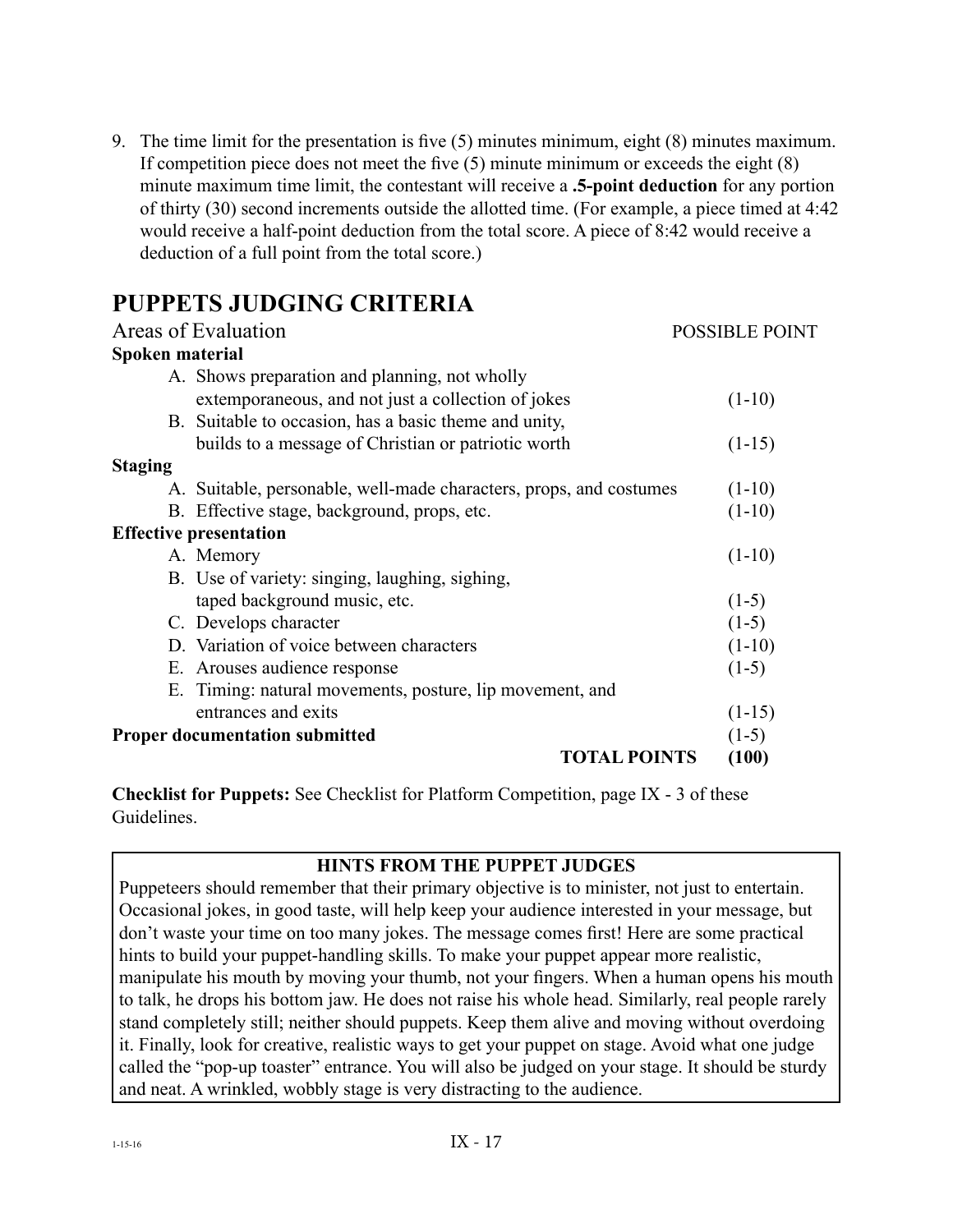# **VENTRILOQUISM** (Male/Female)

PERFORMANCE EVENT

#### PLEASE REFER TO PLATFORM GENERAL GUIDELINES BEFORE PREPARING FOR VENTRILOQUISM.

#### Note: In Ventriloquism, male and female contestants will be judged together.

Ventriloquism is the art of speaking so that the voice seems to come from some source other than the speaker. The object is to animate a dummy/ventriloquism puppet in such a manner as to present a lifelike act and convince the audience that the dummy/ventriloquism puppet is actually talking.

- 1. Dummy/puppet—The dummy's/puppet's mouth may be controlled by button, lever, string, rod, or by hand. The only part of the dummy/puppet required to be movable is its mouth; extra effects may add polish to the performance. The dummy/puppet may be professionally made or homemade.
- 2. The dummy's/puppet's hairstyle and clothing must be consistent with Contestant Guidelines.
- 3. Judging will be based largely on the SKILL OF THE PERFORMING ARTIST.
- 4. There will be only one contestant in this category.
- 5. Script must be memorized.
- 6. The script must have a Scriptural application or principle. It should avoid use of ridicule, criticism, or reference to romance as a form of humor.
- 7. Time limit is six (6) minutes maximum. If competition piece exceeds the six (6) minute time limit, the contestant will receive a **.5-point deduction** for any portion of thirty (30) second increments outside the allotted time. (For example, a piece timed at 6:12 would receive a half-point deduction from the total score. A piece of 6:42 would receive a deduction of a full point from the total score.)

Areas of Evaluation *POSSIBLE POINTS* 

## **VENTRILOQUISM JUDGING CRITERIA**

| Spoken material                                                   |          |
|-------------------------------------------------------------------|----------|
| A. Suitable to occasion                                           | $(1-10)$ |
| B. Shows preparation and planning, not wholly                     |          |
| extemporaneous, and not just a collection of jokes                | $(1-10)$ |
| C. Basic theme and unity builds to a message of Christian or      |          |
| patriotic worth                                                   | $(1-10)$ |
| <b>Dummy/ventriloquism puppet—Suitable, personable, well made</b> | $(1-10)$ |
| <b>Skill of ventriloquist</b>                                     |          |
| A. Use of variety: singing, laughing, sighing, etc.               | $(1-5)$  |
| B. Variation of voice between performer and dummy/puppet          | $(1-10)$ |
| C. Absence of lip movement                                        | $(1-10)$ |
| D. Articulation                                                   | $(1-10)$ |
|                                                                   |          |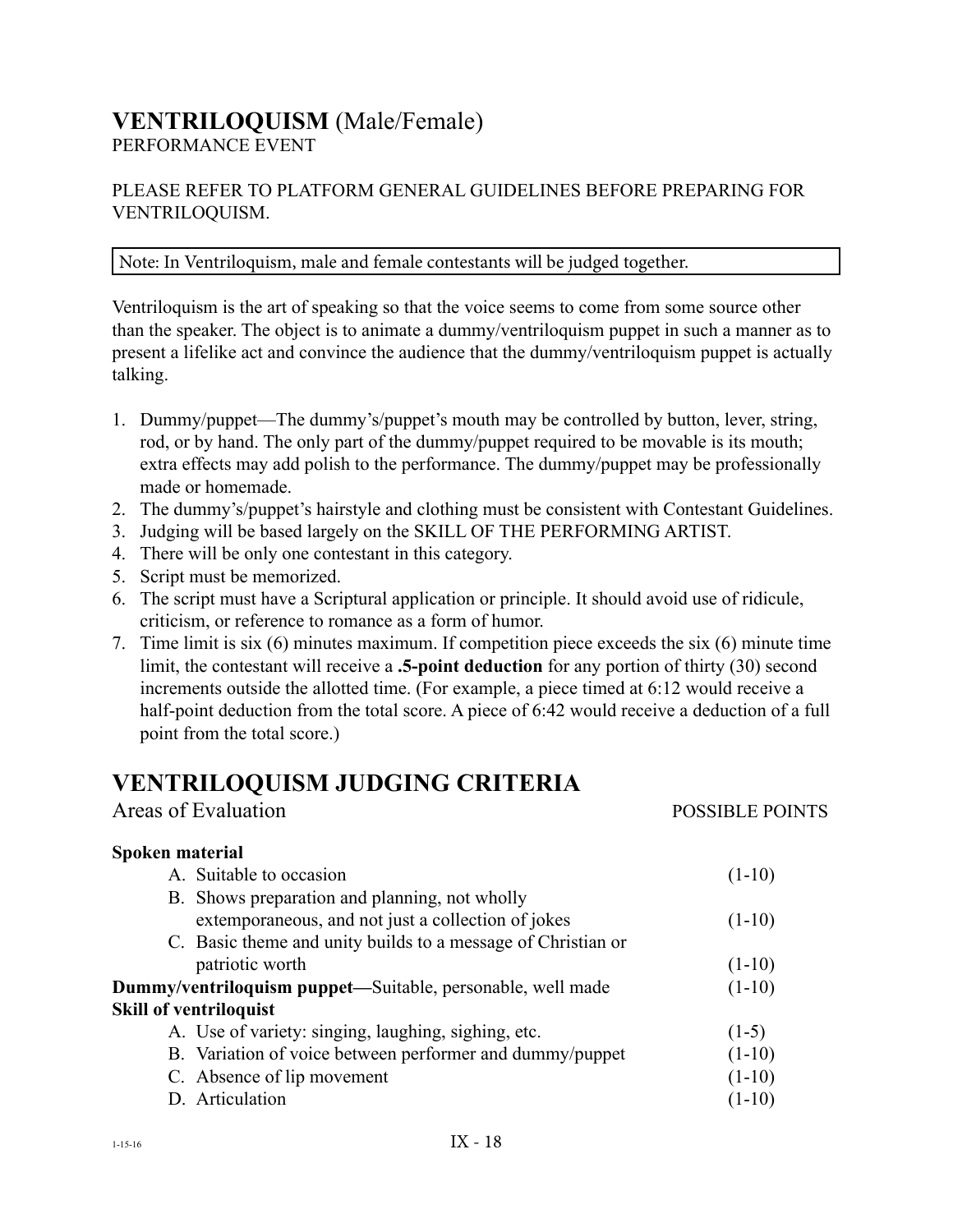#### **Effective presentation**

|                                       | <b>TOTAL POINTS</b> | (100)    |
|---------------------------------------|---------------------|----------|
| <b>Proper documentation submitted</b> |                     | $(1-5)$  |
| C. Arouses audience response          |                     | $(1-5)$  |
| B. Poise of performer                 |                     | $(1-10)$ |
| A. Timing                             |                     | $(1-5)$  |
|                                       |                     |          |

**Checklist for Ventriloquism:** See Checklist for Platform Competition, page IX - 3 of these guidelines.

#### **HINTS FROM VENTRILOQUISM JUDGES**

Ventriloquist! Make your dummy/puppet come alive. Do not treat the dummy/puppet as a doll but as a real person. The ventriloquist needs to act as if he does not know what the dummy/puppet will be saying next. Be spontaneous and react to the dummy/puppet. Ventriloquist—be yourself. Practice in front of a mirror. Also, practice looking at the audience as well as the dummy/puppet. PRACTICE. PRACTICE. PRACTICE.

# **INTERPRETATION FOR THE DEAF** (Male/Female)

PERFORMANCE EVENT

#### PLEASE REFER TO PLATFORM GENERAL GUIDELINES BEFORE PREPARING FOR THE INTERPRETATION FOR THE DEAF.

Note: In Interpretation for the Deaf, male and female contestants will be judged together.

Contestants, when preparing for competition, please carefully read the instructions for Interpretation for the Deaf, including hints from the judges on page IX-20.

- 1. The contestant is to sign and speak his introduction.
- 2. The contestant is to provide a Bible story and present it in exactly two (2) minutes as it would be signed to the deaf.
	- a. Three (3) copies of the script must be presented to the judges at the time of the performance.
	- b. The script must be typed and double spaced.
	- c. The script must be written in story form as it would be spoken.
	- d. The Bible story must be spoken as it is signed to the judges.
	- e. The story is to be memorized.
	- f. The story should not be signed "word for word" but as it would be signed for the deaf. (American Sign Language is preferred, but contestants may use Sign Exact English.)
- 3. The contestant interprets a song and a short message. This is on CD and is provided by A.C.E. and will be administered by the Chief Judge.
- 4. The Chief Judge will sign a Scripture verse to the contestant who will interpret verbally for the judges. A.C.E. will provide the Chief Judge with the script.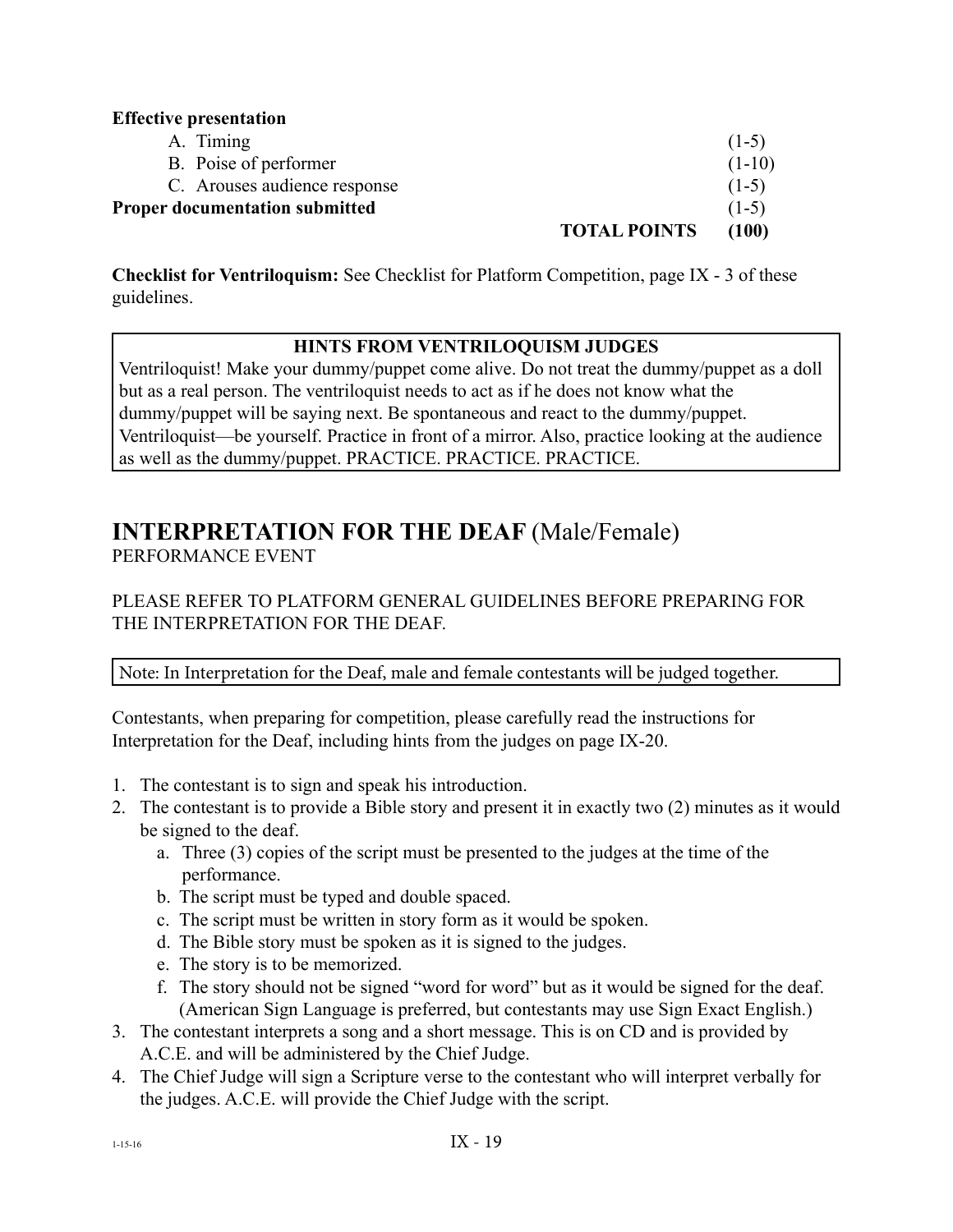5. The time limit is six (6) minutes maximum for the total competition, including introduction. If competition piece exceeds the six (6) minute time limit, the contestant will receive a **.5-point deduction** for any portion of thirty (30) second increments. (For example, a piece timed at 6:12 would receive a half-point deduction from the total score. A piece of 6:42 would receive a deduction of a full point from the total score.)

## **INTERPRETATION FOR THE DEAF JUDGING CRITERIA**

| (taped song and message)              |         | (one Bible verse)             |         |
|---------------------------------------|---------|-------------------------------|---------|
| Knowledge of signs                    | $(1-5)$ | Correct word emphasis         | $(1-2)$ |
| Ability to explain subject            | $(1-5)$ | Understands meaning of verse  | $(1-3)$ |
| Makes complete thoughts               | $(1-5)$ | Communicates meaning of verse | $(1-5)$ |
| Communicates meaning of message (1-5) |         | Understands fingerspelling    | $(1-3)$ |
| Correct and clear fingerspelling      | $(1-3)$ | Vocal projection              | $(1-2)$ |
| Neat and clear signs                  | $(1-3)$ | <b>SUBTOTAL</b>               | (15)    |
| Mouthing of words                     | $(1-2)$ |                               |         |
| Expression—facial and body            | $(1-5)$ |                               |         |
| Eye contact                           | $(1-2)$ |                               |         |
| <b>SUBTOTAI</b>                       | (35)    |                               |         |
|                                       |         |                               |         |

#### **INTERPRETING REVERSE INTERPRETING**

| (one Bible verse)             |         |
|-------------------------------|---------|
| Correct word emphasis         | $(1-2)$ |
| Understands meaning of verse  | $(1-3)$ |
| Communicates meaning of verse | $(1-5)$ |
| Understands fingerspelling    | $(1-3)$ |
| Vocal projection              | $(1-2)$ |
| <b>SUBTOTAL</b>               |         |

| Content/creativity                    | $(1-5)$ | Appearance ideal for interpreting              | $(1-5)$ |
|---------------------------------------|---------|------------------------------------------------|---------|
| Ability to explain content            | $(1-5)$ | Enthusiasm/personality/poise                   |         |
| Expression—facial and body            | $(1-5)$ | Accuracy of signs (start/stop positions) (1-3) |         |
| Memorization                          | $(1-5)$ | Approach/departure                             | $(1-2)$ |
| Story format/time limit               | $(1-5)$ | <b>SUBTOTAL</b>                                | (15)    |
| Smoothness                            | $(1-5)$ |                                                |         |
| <b>SUBTOTAL</b>                       | (30)    |                                                |         |
| <b>Proper documentation submitted</b> |         |                                                | $(1-5)$ |

#### **STORYTELLING PERSONAL PLATFORM PERFORMANCE**

| Appearance ideal for interpreting        | $(1-5)$ |
|------------------------------------------|---------|
| Enthusiasm/personality/poise             | $(1-5)$ |
| Accuracy of signs (start/stop positions) | $(1-3)$ |
| Approach/departure                       | $(1-2)$ |
| SUBTOTAL (15)                            |         |
|                                          |         |

**TOTAL POINTS (100)**

**Checklist for Interpretation for the Deaf:** See Checklist for Platform Competition, page IX - 3 of these Guidelines.

#### **HINTS FROM THE INTERPRETATION FOR THE DEAF JUDGES**

Interpreters need to remember that they are trying to convey a message to a person who must receive all communications through the eye gate only. Concentrate on using your entire body to get the message across. You will need to use your eyes and facial expressions as well as your hands to help the deaf understand. Your hair should be away from your face enough to see your eyes clearly. Wear dark, solid clothing. "Busy" print clothing, jewelry, or long or painted fingernails are very distracting. You are not trying to sign every word. You are making the message live. Contestants are discouraged from creating a sign when the proper sign is not known (except proper nouns). Practice signing and speaking your introduction and story.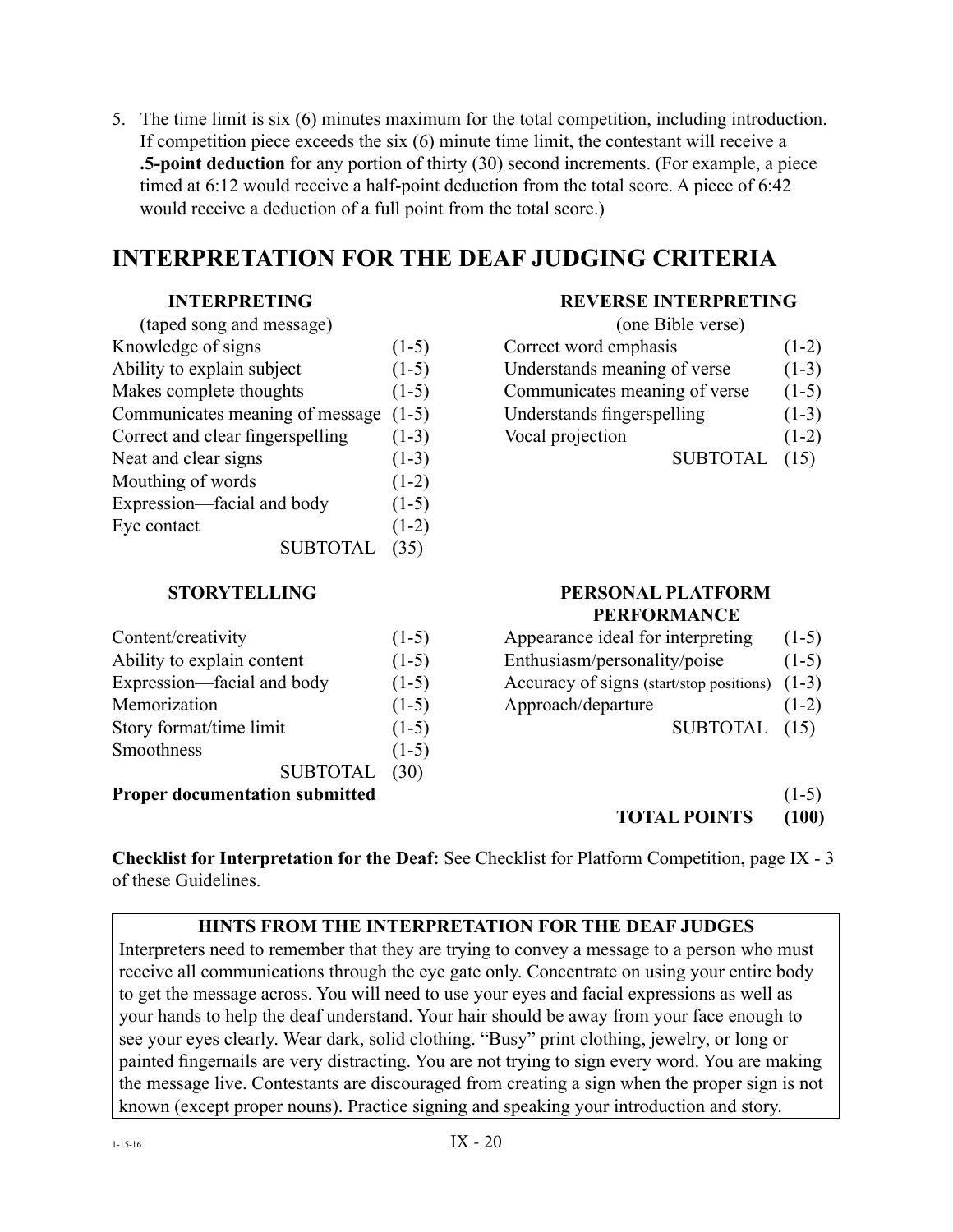# **RADIO PROGRAM**

NONPERFORMANCE EVENT



#### PLEASE REFER TO PLATFORM GENERAL GUIDELINES BEFORE PREPARING THE RADIO PROGRAM.

Contestants present an **original** radio program written by students or sponsor or a program that has been adapted by students or sponsor. (Credit must be given to original author.) The drama is to be prepared as a presentation over a Christian radio station.

- 1. No more than five (5) players and/or student technicians may be involved.
- 2. Contestants may portray more than five characters (males doing male roles and females doing female roles).
- 3. Adults may give technical guidance and advice, but the preparation and production must be done by the students.
- 4. Contestants will NOT perform the presentation before a panel of judges; the contestants' taped recording will be judged.
- 5. The drama must convey a Christian moral or character-building theme. Specify audience to whom the program is being presented.
- 6. All Scripture references must be King James Version only.
- 7. All background music must meet the A.C.E. music standards (reference page VIII-1 for music guidelines).
- 8. The program should be on CD only—NO REEL-TO-REEL RECORDINGS ARE ACCEPTED.
- 9. The time limit is four (4) minutes minimum to eight (8) minutes maximum. If competition piece does not meet the four (4) minute minimum or exceeds the eight (8) minute maximum time limit, the contestant will receive a **.5-point deduction** for any portion of thirty (30) second increments outside the allotted time. (For example, a piece timed at 3:42 would receive a half-point deduction from the total score. A piece of 8:42 would receive a deduction of a full point from the total score.)

## **RADIO PROGRAM JUDGING CRITERIA**

| Areas of Evaluation                                                                | <b>POSSIBLE POINTS</b> |
|------------------------------------------------------------------------------------|------------------------|
| <b>Appropriateness of theme—conveys age-appropriate Christian or</b>               |                        |
| patriotic theme                                                                    | $(1-10)$               |
| <b>Sound effects—effects blend naturally and accomplish desired impact</b>         | $(1-10)$               |
| Voice inflections—voice conveys appropriate mood; adds life and                    |                        |
| believability to characters                                                        | $(1-10)$               |
| Flow and continuity of script-easy to follow and understand                        | $(1-10)$               |
| <b>Audience appeal—theme and presentation directed at designated audience</b>      | $(1-5)$                |
| <b>Interest level consistency—</b> catches listener's attention and holds interest |                        |
| throughout                                                                         | $(1-10)$               |
| <b>Diction/pronunciation—words are clear and well delivered</b>                    | $(1-10)$               |
| Mood created—proper use of dramatics—voice, sound effects, and edits               |                        |
| to create desired mood                                                             | $(1-10)$               |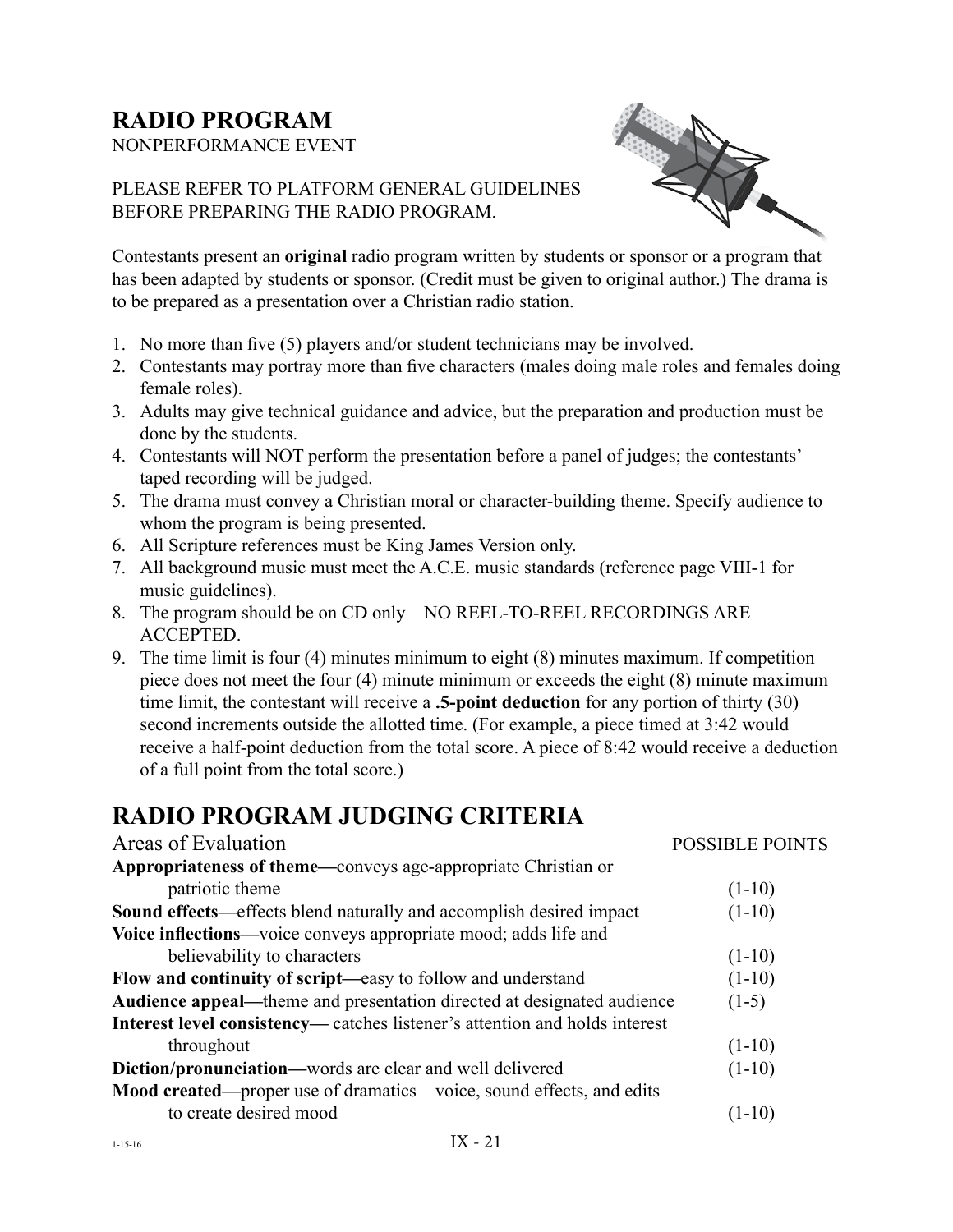| <b>Creativity—overall concept and creative thought resulting in end product</b> | $(1-10)$ |
|---------------------------------------------------------------------------------|----------|
| <b>Technical quality—skillful use of equipment to achieve desired results—</b>  |          |
| edits, mix, etc.                                                                | $(1-10)$ |
| <b>Proper documentation submitted</b>                                           | $(1-5)$  |
| <b>TOTAL POINTS</b>                                                             | (100)    |

#### **Regional Convention Checklist for Radio Program:**

- 1. Copies of script—Three (3) typed, double-spaced copies must be submitted as an early entry. All copies are to be in a clear plastic page protector with the students' names, school name, customer number, school address, and telephone number clearly visible on the front of EACH copy.
- 2. CD—Three (3) copies are to be provided.
- 3. Judge's Forms—Submit three (3) copies, properly filled out and signed.
- 4. Photo—Submit a color photo (snapshot or Polaroid) simulating cast and technicians (identifying each contestant). VERY IMPORTANT! Write complete school name, customer number, and address of school on back of photo.
- 5. VERY IMPORTANT! Place all copies of script, CD, photo, and Judge's Forms in a zippered plastic bag.

#### **International Student Convention Checklist for Radio Program:**

Radio Program entries will be submitted electronically to A.C.E. prior to Convention. When your school registers for ISC, an email will be sent with instructions for submitting early entry documents including:

- 1. The radio program performed.
- 2. The radio program script.
- 3. One Creative Composition Affidavit (CF28) filled out.
- 4. Color photo simulating cast and technicians (identify each cast member).
- 5. One Judge's Form filled out. Include the title of the entry on the Judge's Form where indicated.

#### **HINTS FROM THE RADIO PROGRAM JUDGES**

Remember when presenting your program:

- 1. The audience can only hear you, not see your face. (Gestures and facial expressions are of no value, so stress voice inflections.)
- 2. Avoid background distractions such as crackling or shuffling papers, scraping chairs, or clearing throat.
- 3. Make a presentation with a specific audience in mind (children, teens, or adults).
- 4. Practice until you are thoroughly familiar with your script before making a recording in order to avoid monotones and mechanical expressions.
- 5. Avoid long pauses or "dead time," pronounce words clearly, and don't mumble.
- 6. Speak into the microphone at the appropriate distance to avoid crackling, distortion, or breathing sounds.
- 7. Prepare your script carefully, giving attention to introduction, body, and conclusion so the intended "message" is conveyed.
- Present your radio program so that it comes alive for the listening audience.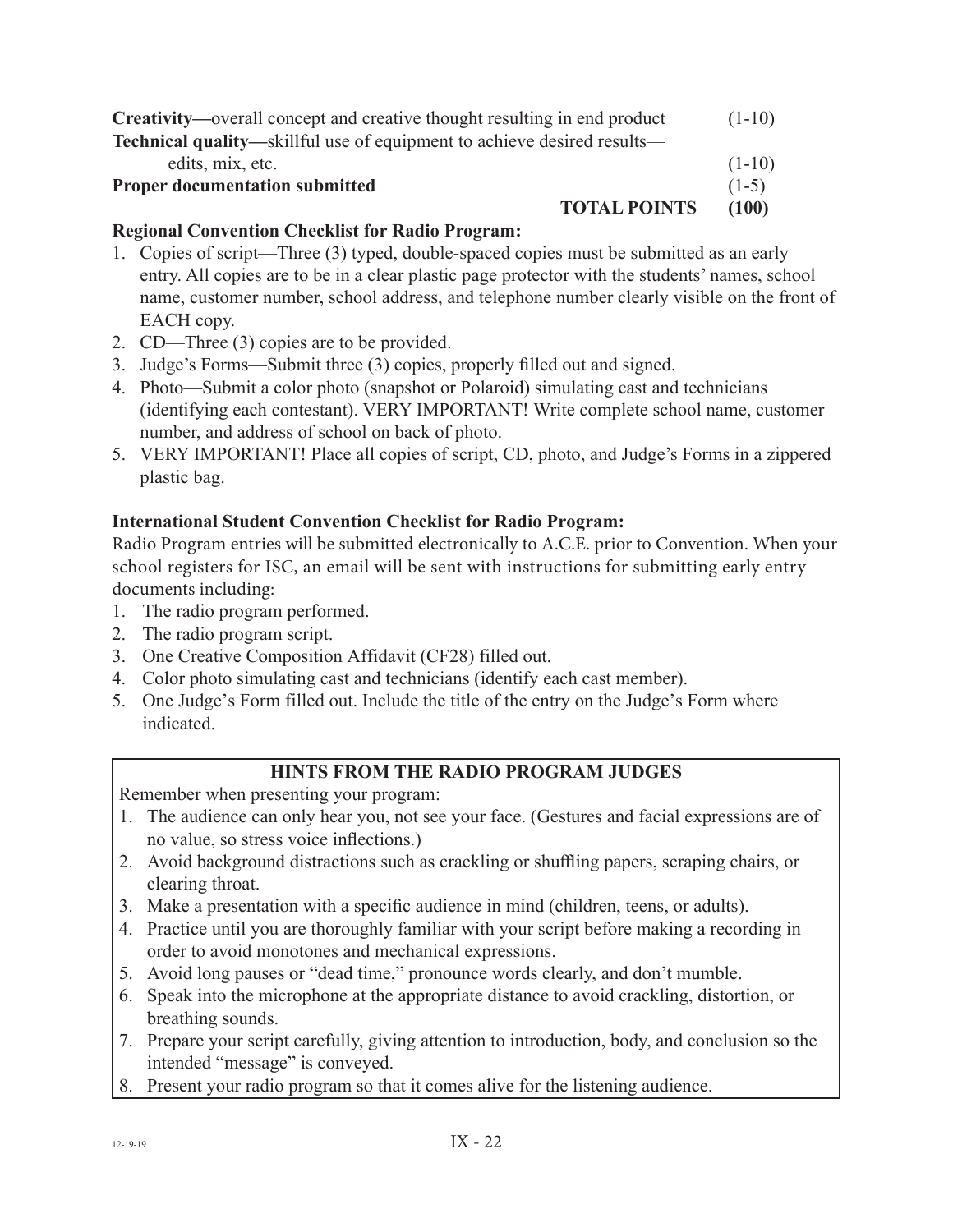# **SCRIPTURE VIDEO**

NONPERFORMANCE EVENT

Contestants create a video program that uses images and sounds to portray a selected Scripture passage. The video must include a narration of the verses, but it may also include music, sound effects, and additional dialog or narration. A title screen may be included, but **all photography, whether still or moving, must be shot by the contestants** (no stock footage). Selected Scripture passage will be selected/published by A.C.E. Visit **www.acestudentprograms.com/about-isc** to view the updated ISC Information Booklet for the current year's



Scripture. (Please use the King James Version, not New King James Version, of the Bible only.)

- 1. No more than five contestants may be involved. The contestants may have an equipment operator in the editing suite, but the contestants must make the editing decisions. Adults may give technical guidance and advice, but the preparation and production must be done by the contestants.
- 2. Entries from outside North America should be recorded in the NTSC (National Television System Committee) format.
- 3. Contestants must prepare "mock" letters requesting permission from the publishers of any music used. Include a title screen in the video giving credit to the publisher.
- 4. Video length should be four (4) minutes minimum to six (6) minutes maximum. If competition piece does not meet the four (4) minute minimum or exceeds the six (6) minute maximum time limit, the entry will receive a **.5-point deduction** for any portion of thirty (30) second increments outside the allotted time. (For example, a piece timed at 3:42 would receive a half-point deduction from the total score. A piece of 6:42 would receive a deduction of a full point from the total score.)

## **SCRIPTURE VIDEO JUDGING CRITERIA**

| <b>POSSIBLE POINTS</b>                                                                   |
|------------------------------------------------------------------------------------------|
|                                                                                          |
| $(1-10)$                                                                                 |
| B. Creativity—Scripture passage presented with freshness/imagination<br>$(1-10)$         |
|                                                                                          |
| A. Creative—shots well composed, camera angles enhance program<br>$(1-10)$               |
| $(1-10)$                                                                                 |
|                                                                                          |
| $(1-10)$                                                                                 |
| $(1-10)$                                                                                 |
| $(1-10)$                                                                                 |
| <b>Music—selected music enhances the program and meets A.C.E. Guidelines</b><br>$(1-10)$ |
| $(1-15)$                                                                                 |
| $(1-5)$                                                                                  |
| <b>TOTAL POINTS</b><br>(100)                                                             |
|                                                                                          |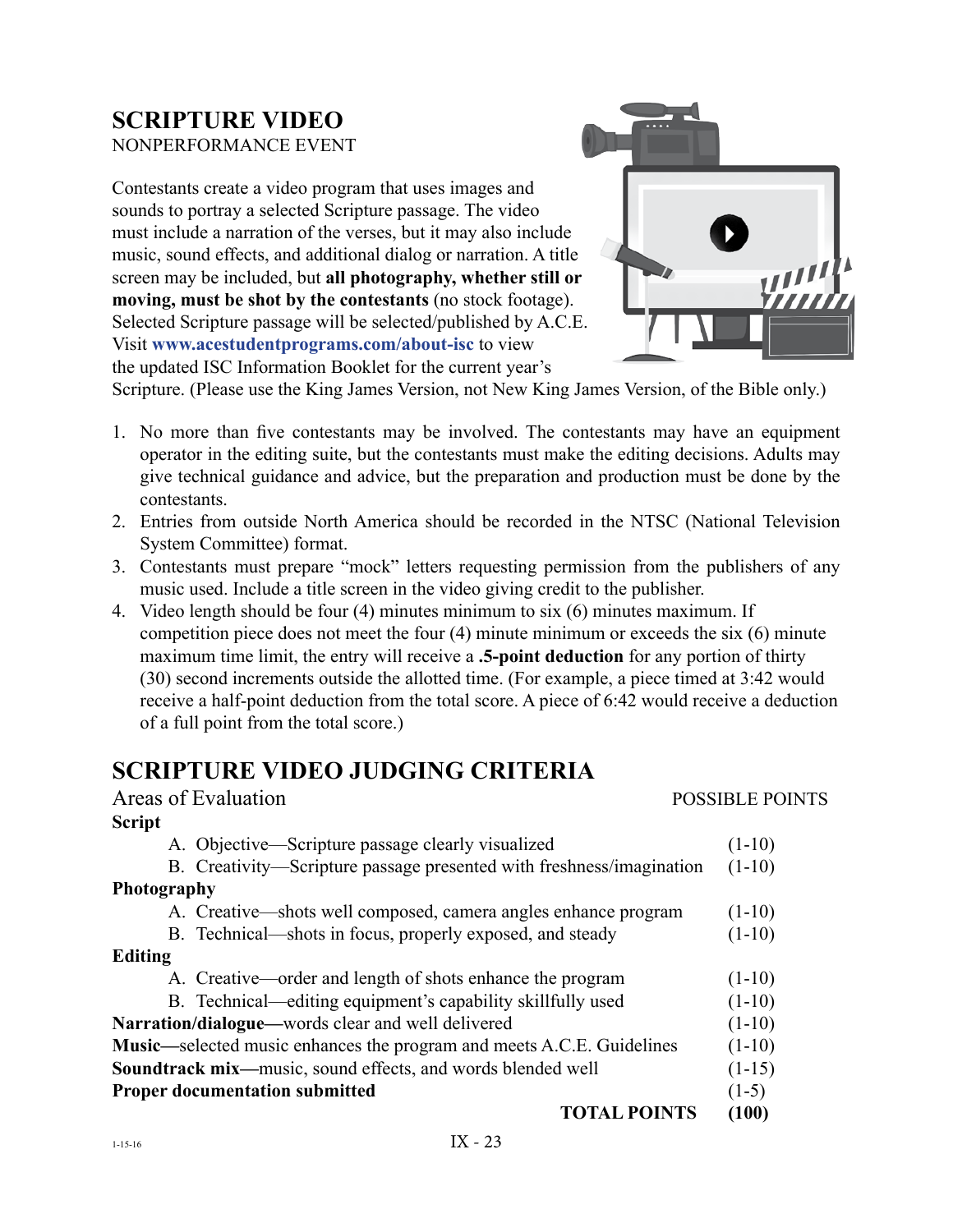#### **Regional Convention Checklist for Scripture Video:**

- 1. Video: Submit three (3) DVD copies as an early entry. Label them with the school's complete name, customer number, and address.
- 2. Judge's Forms: Submit three (3) copies, properly completed.
- 3. Paperwork: Submit "mock" letters requesting permission from the publishers of any music or sound effects used in the video. Submit talent release forms for all who are seen or heard on the video.
- 4. Photo: Submit a photo documenting contestants preparing the Scripture Video. Include school's complete name, customer number, and address on back.
- 5. Creative Composition Affidavit (CF28): Attach to entry and be sure it is properly signed. **You will need three (3) copies of the Creative Composition Affidavit form; attach one copy to each Judge's Form.**
- 6. VERY IMPORTANT! Place video, photo, paperwork, and Judge's Forms in a zippered plastic bag.

#### **International Student Convention Checklist for Scripture Video:**

Scripture Video entries will be submitted electronically to A.C.E. prior to Convention. When your school registers for ISC, an email will be sent with instructions for submitting early entry documents including:

- 1. The Scripture Video.
- 2. Paperwork of 'mock" permission letters and photo releases of those seen or heard in video.
- 3. A photo documenting contestants preparing the video.
- 4. One Creative Composition Affidavit (CF28) filled out.
- 5. One Judge's Form filled out. Include the title of the entry on the Judge's Form where indicated.

#### **HINTS FROM THE SCRIPTURE VIDEO JUDGES**

- 1. Be well prepared before going out to shoot your video. It often takes longer than anticipated.
- 2. Watch out for any objects in your picture that distract from your subject.
- 3. Listen for any background sounds that distract from your narration.
- 4. Use a tripod to steady the camera.
- 5. Remember that this is a video event, not a PowerPoint presentation.

#### **GROUP BIBLE SPEAKING** (Male and Female Ensemble) PERFORMANCE EVENT

This is a mixed performance event. Group Bible speaking is an interpretation by a spoken choral group of 8-30 contestants on a set Bible passage. One entry is allowed per school.

- 1. The group will create an atmosphere by using tone of voice, inflections, pause, gesture and movement (utilizing the space available).
- 2. No costumes, props, or singing allowed.
- 3. The passage must be memorized.
- 4. The majority of the passage is spoken chorally, but lines may be spoken by a section of the group or by solo voices.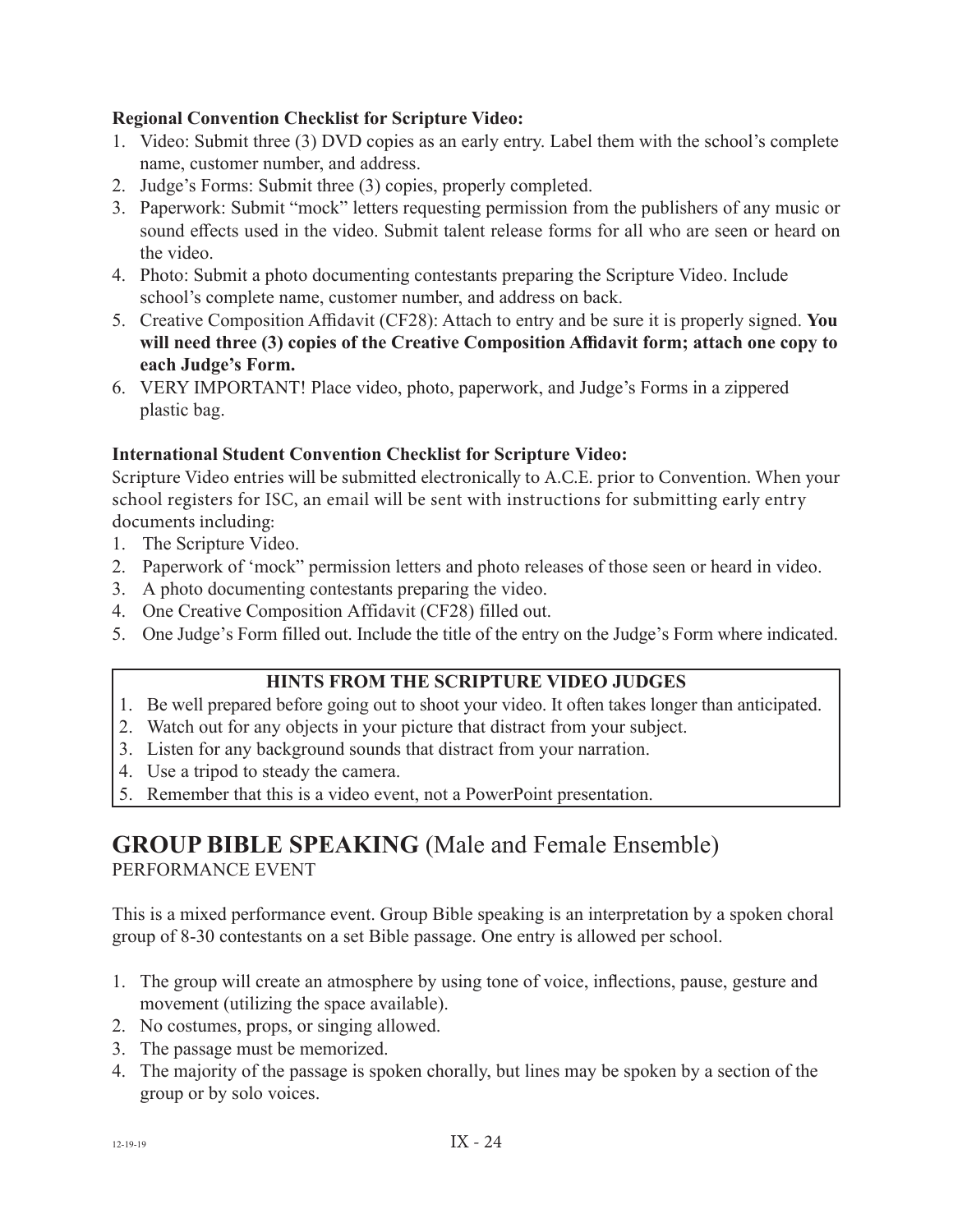- 5. Sound effects created on stage by the contestants may be added.
- 6. Presentation time limit is four (4) minutes minimum, six (6) minutes maximum. If competition piece does not meet the four (4) minute minimum or exceeds the six (6) minute maximum time limit, the contestant will receive a **.5-point deduction** for any portion of thirty (30) second increments outside the allotted time. (For example, a piece timed at 3:42 would receive a half-point deduction from the total score. A piece of 6:42 would receive a deduction of a full point from the total score.)

Selected Scripture passage will be selected/published by A.C.E.

Visit **www.acestudentprograms.com/about-isc** to view the updated ISC Information Booklet for the current year's Scripture. (Please use the King James Version, not New King James Version, of the Bible only.)

## **GROUP BIBLE SPEAKING JUDGING CRITERIA**

|                           | Areas of Evaluation                              | <b>POSSIBLE POINTS</b> |
|---------------------------|--------------------------------------------------|------------------------|
| <b>Mechanics</b>          |                                                  |                        |
|                           | A. Approach/departure                            | $(1-5)$                |
|                           | B. Appearance/posture                            | $(1-5)$                |
|                           | C. Confidence with material/poise                | $(1-5)$                |
|                           | D. Suitability and use of sound effects          | $(1-5)$                |
|                           | E. Memory                                        | $(1-5)$                |
| <b>Technical delivery</b> |                                                  |                        |
|                           | A. Vocal skill: Projection/diction/inflection    | $(1-5)$                |
|                           | B. Vocal variety: Pitch/pace/pause/phrasing      | $(1-5)$                |
|                           | C. Facial expression/eye contact/body language   | $(1-5)$                |
|                           | D. Choral unity: Blend/balance/vocal grouping    | $(1-10)$               |
|                           | E. Blocking/use of space/movement of groups      | $(1-5)$                |
| <b>Arrangement</b>        |                                                  |                        |
|                           | A. Use of solo voices/small group voices         | $(1-5)$                |
|                           | B. Dynamic shape of groups/movement and gestures | $(1-10)$               |
|                           | C. Group awareness/interaction                   | $(1-10)$               |
| Communication             |                                                  |                        |
|                           | A. Characterization and interpretation           | $(1-5)$                |
|                           | B. Audience rapport                              | $(1-5)$                |
|                           | C. Persuasiveness/impact/message delivery        | $(1-5)$                |
|                           | <b>Proper documentation submitted</b>            | $(1-5)$                |
|                           | <b>TOTAL POINTS</b>                              | (100)                  |

**Checklist for Group Bible Speaking:** See Checklist for Platform Competition, page IX-3 of these Guidelines.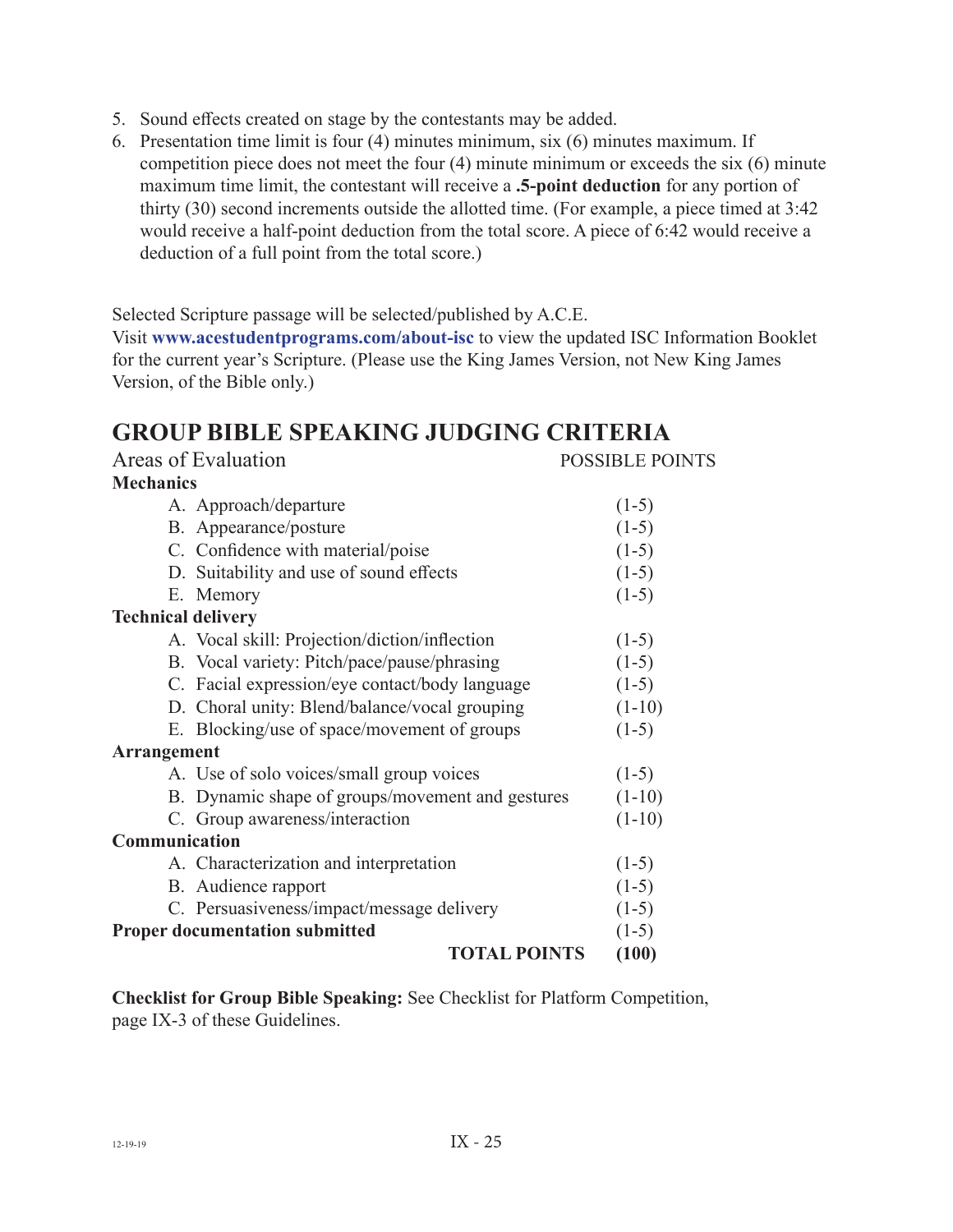## **A.C.E. CHARACTER TRAIT VIDEO**

#### NONPERFORMANCE EVENT

Contestants create a video program that uses images and sounds to portray one of the 90 A.C.E. Character Traits of Christ. The video may include Scripture verses, music, sound effects, the definition of the character trait, dialog, and narration. Your approach should be positive and uplifting. A title screen may be included, but **all photography whether still or moving, must be shot by the contestants** (no stock footage). You may choose a character trait from the following list:

| Affectionate  | Deferent   | Gracious      | Observant   | Reverent        |
|---------------|------------|---------------|-------------|-----------------|
| Appreciative  | Dependable | Grateful      | Optimistic  | Righteous       |
| Attentive     | Determined | Happy         | Orderly     | Secure          |
| Available     | Diligent   | Holy          | Patient     | Self-Controlled |
| Blessed       | Discerning | Honest        | Peaceful    | Sincere         |
| Cheerful      | Discreet   | Humble        | Perseverant | Steadfast       |
| Committed     | Efficient  | Integrity     | Persuasive  | Submissive      |
| Compassionate | Equitable  | Joyful        | Prayerful   | Tactful         |
| Concerned     | Fair       | Just          | Prepared    | Temperate       |
| Confident     | Faithful   | Kind          | Prudent     | Thorough        |
| Considerate   | Fearless   | Knowledgeable | Punctual    | Thrifty         |
| Consistent    | Flexible   | Longsuffering | Pure        | Tolerant        |
| Content       | Forgiving  | Loving        | Purposeful  | Trustworthy     |
| Cooperative   | Friendly   | Loyal         | Ready       | Truthful        |
| Courageous    | Generous   | Meek          | Rejoiceful  | Understanding   |
| Courteous     | Gentle     | Merciful      | Resourceful | Virtuous        |
| Creative      | Godly      | Modest        | Respectful  | Wise            |
| Decisive      | Goodly     | Obedient      | Responsible | Zealous         |

(Please use the King James Version, not the New King James Version, for any Scripture verses.)

- 1. No more than five contestants may be involved. The contestants may have an equipment operator in the editing suite, but the contestants must make the editing decisions. Adults may give technical guidance and advice, but the preparation and productions must be done by the contestants.
- 2. Entries from outside North American should be recorded in the NTSC (National Television System Committee) format.
- 3. Contestants must prepare "mock" letters requesting permission from the publishers of any music used. Including a title screen in the video giving credit to the publisher.
- 4. Video length should be four (4) minutes minimum to six (6) minutes maximum. If the competition piece does not meet the four (4) minute minimum or exceeds the six (6) minute maximum time limit, the entry will receive a **.5-point deduction** for any portion of thirty (30) second increments outside the allotted time. (For example, a piece timed at 3:42 would receive a half-point deduction from the total score. A piece of 6:42 would receive a full point from the total score.)